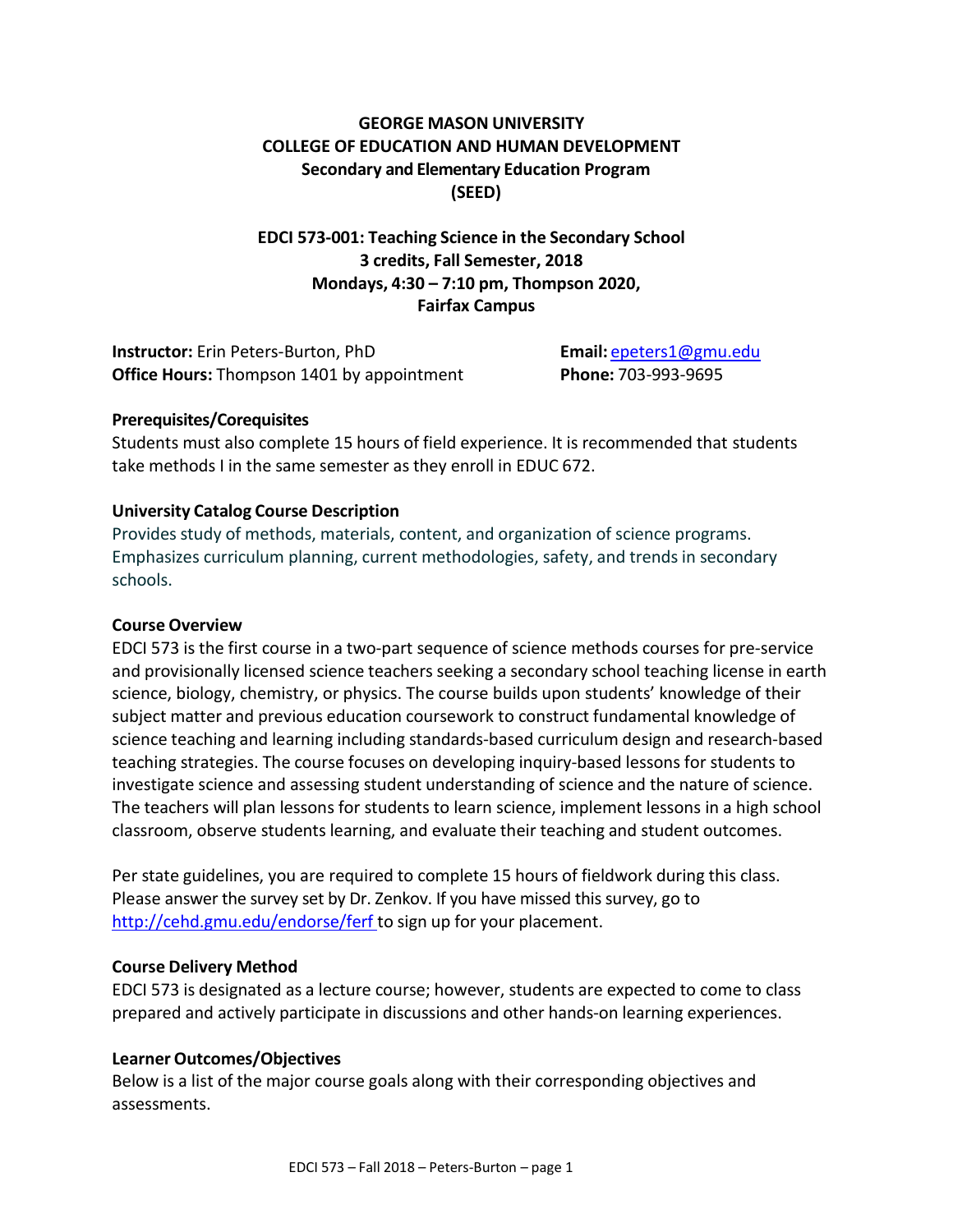Goal 1: Build a learning theory and see the value in using it for developing and implementing lessons.

| <b>Objective</b>                                                    | <b>Assignment</b> |
|---------------------------------------------------------------------|-------------------|
| Students will be able to explain why a student-centered approach to | Research review   |
| learning is effective                                               |                   |
| Students will be able to design lessons that clearly reflect their  | Lesson plans      |
| learning theory                                                     |                   |

Goal 2: Do science to understand how science is done.

| <b>Objective</b>                                                       | <b>Assignment</b> |
|------------------------------------------------------------------------|-------------------|
| Students will be able to design lessons in which students are actively | Lesson plans      |
| engaged in hands-on science activities                                 |                   |
| Students will be able to explain the epistemic features and unique     | Nature of science |
| characteristics of science (NOS)                                       | assignment        |

Goal 3: Recognize that inquiry learning using scientific practices has inherent risks that should be identified and addressed such that students learn to do science in an ethical and safe manner.

| Objective                                                               | <b>Assignment</b> |
|-------------------------------------------------------------------------|-------------------|
| Students will be able to describe the major safety and ethical concerns | Safety assignment |
| associated with conducting science in the classroom                     |                   |
| Students will be able to describe means to reduce the potential safety  | Safety assignment |
| risks involved in conducting scientific investigations in the classroom |                   |
| while not compromising the benefit to students of conducting inquires   |                   |
| Students will be able to design lessons that clearly indicate safety    | Lesson plans      |
| concerns, ways to reduce them, and what to do when accidents            |                   |
| happen                                                                  |                   |

Goal 4: Develop an understanding of how inquiry can develop both scientific thinking and content knowledge.

| <b>Objective</b>                                               | Assignment   |
|----------------------------------------------------------------|--------------|
| Students will be able to develop inquiry-based lessons that    | Lesson plans |
| incorporate scientific practices and advance students' content |              |
| knowledge                                                      |              |

Goal 5: Understand how to develop effective lessons and units with backwards design.

| Objective                                                                | <b>Assignment</b> |
|--------------------------------------------------------------------------|-------------------|
| Students will be able to use the basic organization of backwards         | Lesson plans      |
| design to develop a lesson plan                                          |                   |
| Students will be able to write measureable objectives                    | Lesson plans      |
| Students will be able to design teaching activities that support student | Lesson plans,     |
| achievement of measureable objectives                                    | microteaching     |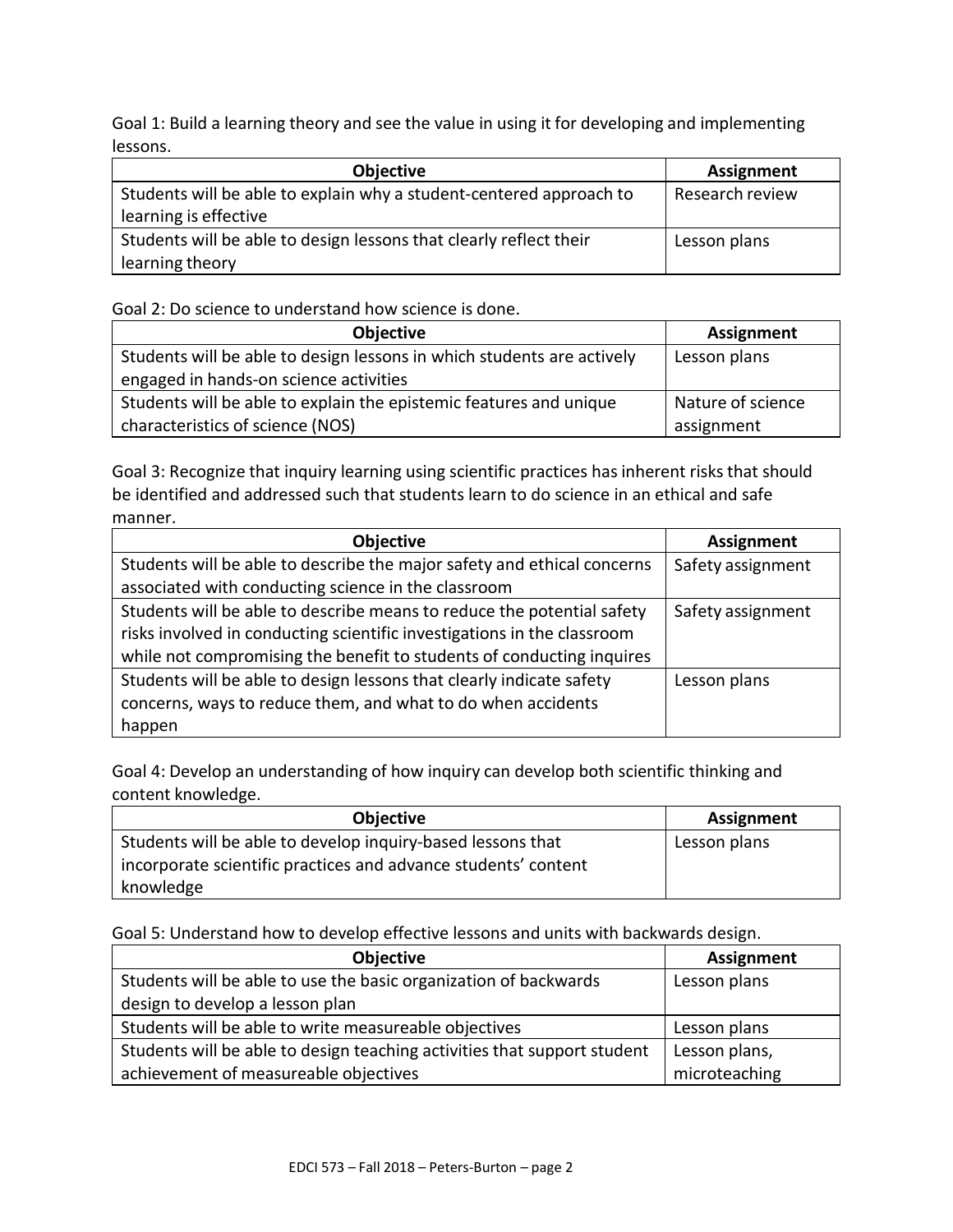| Students will be able to design assessments that evaluate student | Lesson plans, |
|-------------------------------------------------------------------|---------------|
| achievement of measureable objectives                             | microteaching |

Goal 6: Develop skills as reflective practitioners.

| <b>Objective</b>                                                    | <b>Assignment</b> |
|---------------------------------------------------------------------|-------------------|
| Students will be able to effectively examine classrooms using their | Field experience  |
| learning theory as a lens and student behavior, engagement, and     | paper             |
| learning (when possible) as evidence                                |                   |
| Students will be able to examine and use assessment data to reflect | Microteaching     |
| upon and improve their lessons                                      |                   |

### **Professional Standards**

The course focuses on the teaching of science as called for by the state and national science standards and as outlined by the National Council for Accreditation of Teacher Education (NCATE), the National Science Teachers Association (NSTA), and the Interstate New Teacher Assessment and Support Consortium (INTASC). EDCI 573 builds a repertoire of science teaching and assessment strategies to facilitate student learning.

The pre-service and provisionally licensed teacher will:

- Build a repertoire of science teaching and assessment strategies by reading, writing, observing, participating in, and reflecting on the teaching and learning of science; RESEARCH-BASED PRACTICE; SPA STANDARDS 1, 3, 5, 6, 8, 10
- Develop strategies to help students become scientifically literate, think critically and creatively, understand the nature of science, and see the importance of science as a way of knowing; ETHICAL LEADERSHIP; INNOVATION; SPA STANDARDS 2, 3, 4
- Plan standards-based (local, state, and national) units of science study including daily lesson plans for students that reflect research in effective science teaching and learning; RESEARCH-BASED PRACTICE; SPA STANDARD 5, 6, 8, 10
- Construct science lessons that include alignment of objectives, activities, and assessments that address the needs of a variety of student populations including English language learner, special needs students, and gifted and talented students; ETHICAL LEADERSHIP; SPA STANDARDS 8, 10
- Learn about science laboratory safety and plan teaching activities that highlight safety; ETHICAL LEADERSHIP; SPA STANDARD 9
- Work collaboratively with peers to teach and discuss science and science teaching. COLLABORATION; SPA STANDARD 10
- Incorporate environmental sustainability into teaching paradigms and into daily life. SOCIAL JUSTICE; SPA STANDARD 4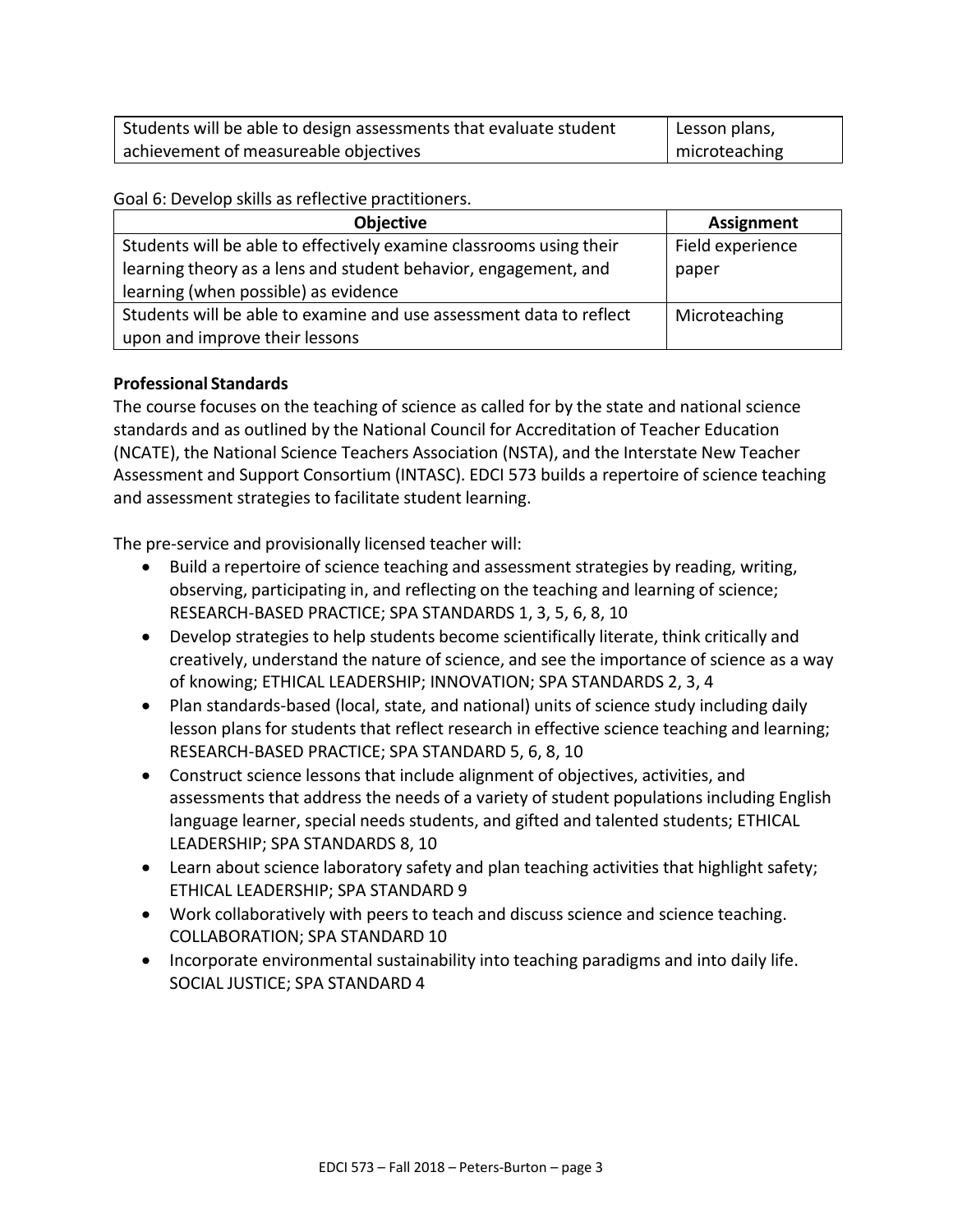# **Recommended Texts**

Llewellyn, D. J. (2013). *Teaching high school science through inquiry and argumentation*, *2 nd edition*. Thousand Oaks, CA: Corwin Press. ISBN: 978-1-4522-4445-7

The online site for this course can be found at [http://mymasonportal.gmu.edu.](http://mymasonportal.gmu.edu/) Students are expected to routinely check the online course portal for supplemental information, readings, etc.

Recommended Online Readings

- Achieve, (2013). Next Generation Science Standards (2013). Achieve, Inc. <http://www.nextgenscience.org/next-generation-science-standards>
- Commonwealth of Virginia (2010). *Standards of Learning for Virginia Public Schools.* Richmond, Virginia. <http://www.doe.virginia.gov/testing/index.shtml>
- Commonwealth of Virginia (2003). *Science Standards of Curriculum Framework Guides.* <http://www.pen.k12.va.us/VDOE/Instruction/sol.html#science>
- National Research Council (1996). *National science education standards*. Washington, DC: National Academy Press. [http://www.nap.edu/openbook.php?record\\_id=4962](http://www.nap.edu/openbook.php?record_id=4962)
- American Association for the Advancement of Science (1993). *Benchmarks for Science Literacy*[.http://www.project2061.org/tools/benchol/bolframe.htm](http://www.project2061.org/tools/benchol/bolframe.htm)
- McComas, W. F. (1998). *The principle elements of the nature of science: Dispelling the myths.* <http://coehp.uark.edu/pase/TheMythsOfScience.pdf>
- Peters, E. E. (2006). *Why is teaching the nature of science so important?* <http://www.vast.org/content/File/v1n1/linkedwhole.pdf>
- Dagher, Z. R. & Erduran, S. (2017). Abandoning patchwork approaches to nature of science in science education. Canadian Journal of Science, Mathematics, and Technology Education, 17(1), 46-52.<http://dx.doi.org/10.1080/14926156.2016.1271923>
- American Chemical Society (2007). *Educators & Students page.* <http://www.chemistry.org/portal/a/c/s/1/educatorsandstudents.html>
- American Chemical Society (2003). *Safety in Academic Chemistry Laboratories Accident Prevention for Faculty and Administrators*. (800 227-5558) Free single copies or online: [http://membership.acs.org/c/ccs/pubs/sacl\\_faculty.pdf](http://membership.acs.org/c/ccs/pubs/sacl_faculty.pdf)
- U.S. Government Printing Office (2007). *Code of Federal Regulations.* <http://www.gpoaccess.gov/cfr/index.html>
- U.S. Department of Labor (2007). *Occupational Health and Safety Administration.* <http://www.osha.gov/>
- American National Standards Institute (2007). *American National Standards Institute Homepage.* <http://www.ansi.org/>
- Maryland Public Schools(2007). *Legal Aspects of Laboratory Safety.* <http://mdk12.org/instruction/curriculum/science/safety/legal.html>

# Other Recommended Readings

- Barnekow, D. J. (1998). *Graphic organizers for science.* Portland, ME: J. Weston Walsh.
- Bybee, R. W., Powell, J. C., & Trowbridge, L. W. (2008). *Teaching secondary school science: Strategies for developing scientific literacy.* Upper Saddle River, NJ: Pearson.
- Cothron, J. H., Giese, R. N., Rezba, R. J. (2005). *Students and research*. Dubuque, Iowa: Kendall/Hunt.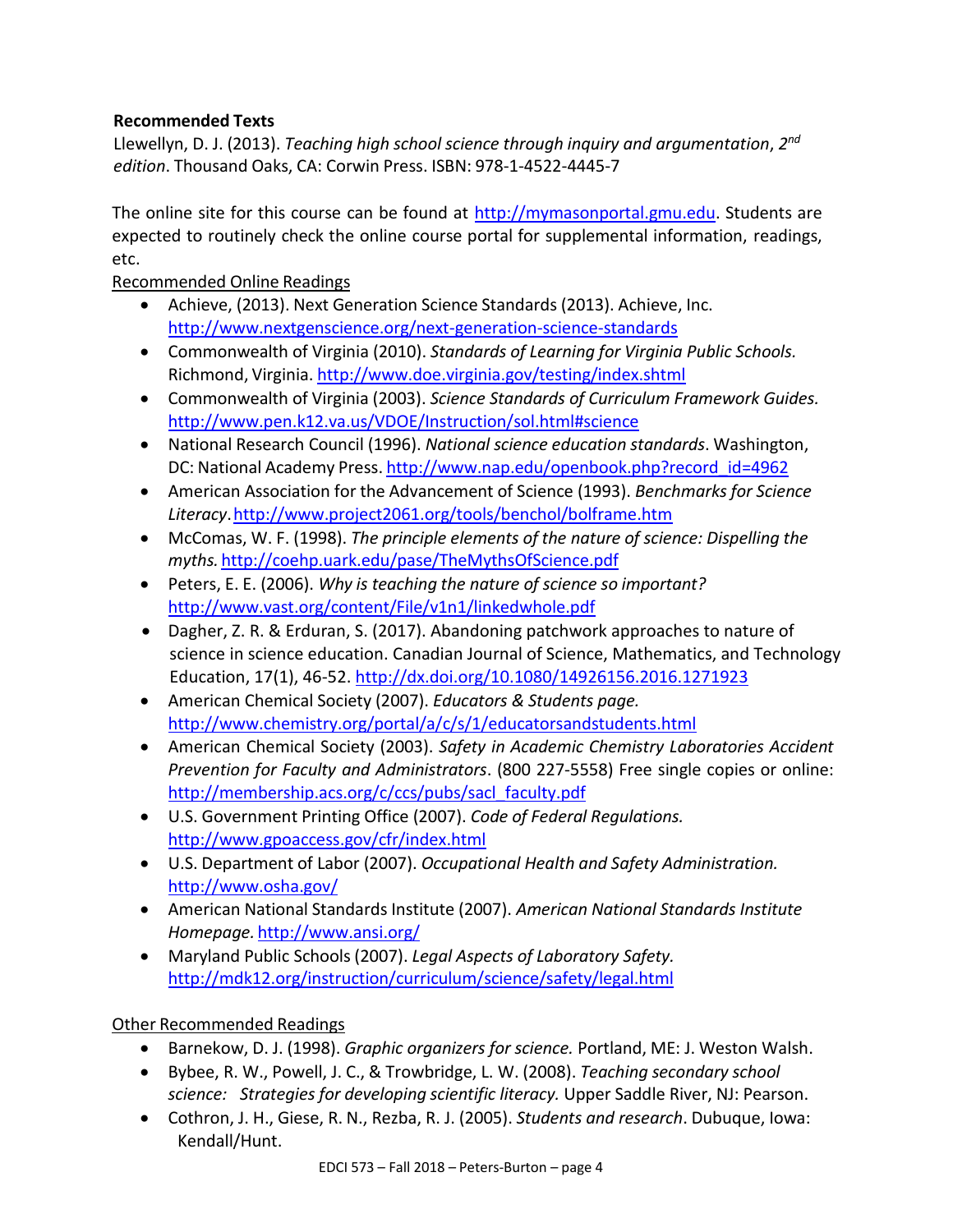- Froschauer, L., & Bigelow, M. L. (2012). *Rise and shine: A practical guide for the beginning science teacher*. Arlington, VA: NSTA Press.
- Hassard, J. (2005). *The art of teaching science: Inquiry and innovation in middle school and high school.* New York: Oxford University Press.
- Haysom, J., & Bowen, M. (2010). *Predict, observe, explain: Activities enhancing scientific understanding*. Arlington, VA: NSTA Press.
- Johnson, D. W. & Johnson R. T. (1999). *Learning together and alone: Cooperative, competitive, and individualistic learning.* Boston: Allyn and Bacon.
- Kagan, S. (1994). *Cooperative learning.* San Clemente, CA: Resourcesfor Teachers, Inc.
- Keely, P. (2008). *Science formative assessment: 75 practical strategies for linking assessment, instruction, and learning.* Arlington, VA: National Science Teacher Association Press.
- National Research Council. (2005). *How students learn: Science in the classroom.* Washington, DC: The National Academies Press.
- O'Brien, T. (2010). *Brain-powered science: Teaching and learning with discrepant events*. Arlington, VA: NSTA Press.
- Pinto, L. E. (2013). *From discipline to culturally responsive engagement: 45 classroom management strategies*. Thousand Oaks, CA: Corwin Press.
- Ritchhart, R., Church, M. & Morrison, K. (2011). *Making thinking visible: How to promote engagement, understanding, and independence for all learners*. San Francisco: Jossey-Bass.
- Slavin, R. E. (1995). *Cooperative learning.* Boston: Allyn and Bacon.
- Wiggins, G. & McTighe, J. (1998). *Understanding by design.* Alexandria, VA: Association for Supervision and Curriculum Development.
- Wong, H. K., & Wong. R. T. (2009). *The first days of school: How to be an effective teacher (4th ed.)*. Mountain View, CA: Wong Publications.

# **Course Performance Evaluation**

Students are expected to submit all assignments on time in the manner outlined by the instructor (e.g., Blackboard, Tk20, hard copy).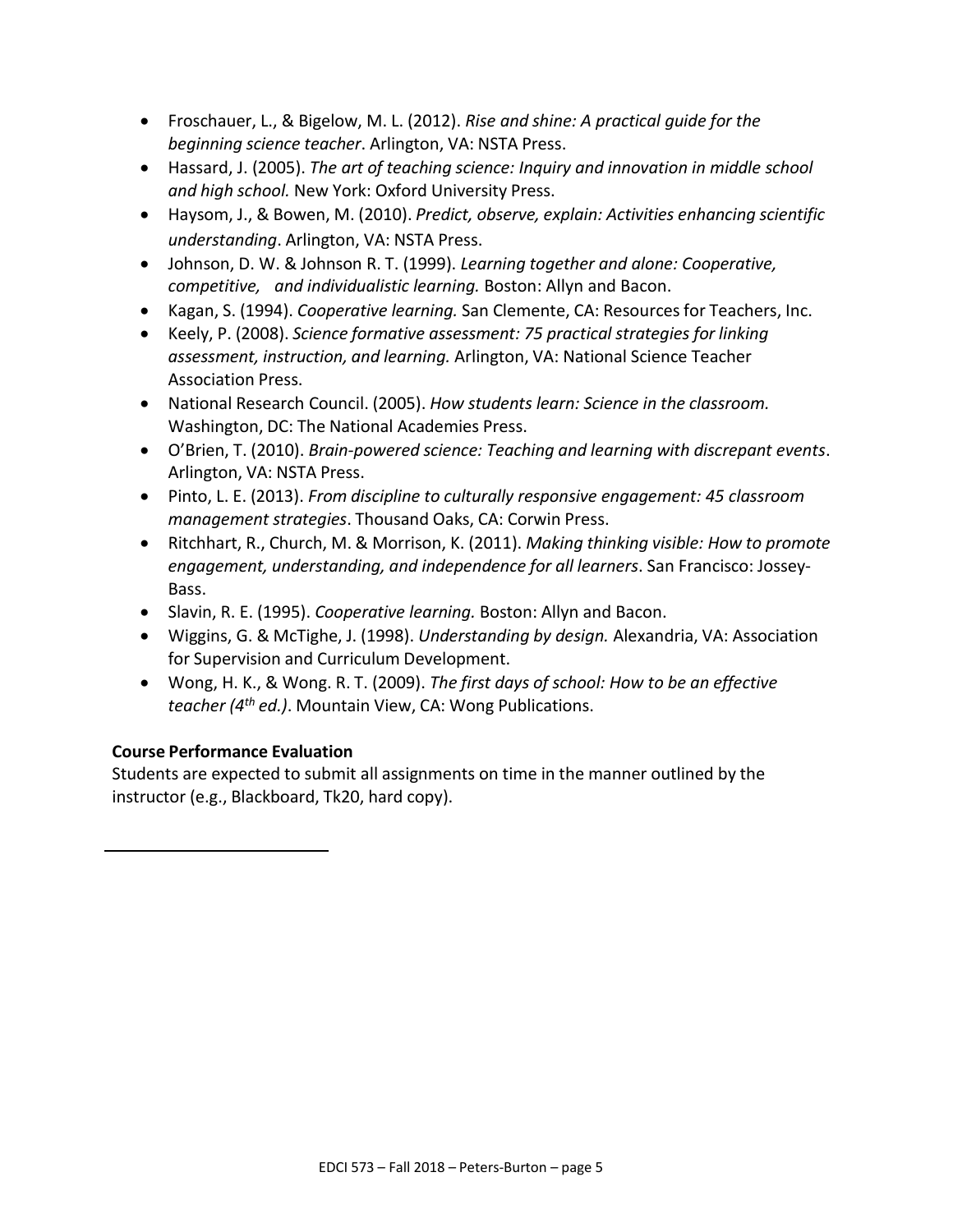### Assignments

Findings from science education research shows that frequent assessment of small amounts of material is most effective for learning science. Therefore, in this classformal and informal assessment will be continuously provided on assignments and class activities. Assessment is a two-way communication loop that informs both learning and teaching. All written assignments must be submitted through Blackboard or Tk20 as indicated. General formatting includes 1" margins, double-spacing, and Times New Roman (or equivalent) font.

| <b>Assignment</b>                      | <b>Points</b> | <b>Due Date</b> |
|----------------------------------------|---------------|-----------------|
| <b>Research Review</b>                 | 10            | September 17    |
| Nature of Science Assignment (PBA)     | 10            | October 1       |
| Lesson Critique and Revision           | 20            | October 22      |
| Safety Assignment (PBA)                | 10            | November 19     |
| Original Lesson (Draft Due November 5) | 20            | December 10     |
| Microteaching and Reflection           | 20            | December 10     |
| Field Experience Paper                 | 10            | December 10     |
| Professionalism                        | 10            | All Classes     |
| TOTAL                                  | 110           |                 |

# **ALL ASSIGNMENT INSTRUCTIONS ARE POSTED ON BLACKBOARD – THE INSTRUCTIONS GIVEN ON THE SYLLABUS ARE FOR DESCRIPTIVE PURPOSES ONLY**

# *Nature of Science Assignment (PBA):*

During the early part of the semester, you will be involved in doing scientific investigations. For this assignment, you will provide a written reflection (1) highlighting how your experiences have assisted you in addressing the core science ideas listed below, (2) describing how you used the science practices listed below, and (3) explaining how you might apply scientific inquiry in your classroom in order to teach a science concept. This assignment must be submitted via Tk20. The rubric can be found at the end of the syllabus.

### *Nature of Science Ideas*

- 1. Science cannot answer all questions.
- 2. Science employs multiple methods and types of reasoning that share many common factors, habits of mind, and norms.
- 3. Science produces, demands, and relies on empirical evidence.
- 4. Scientific knowledge is tentative, durable, and self-correcting.
- 5. Laws and theories are related but distinct kinds of scientific knowledge and play central roles.
- 6. Science is a creative endeavor.
- 7. Social, historical, and cultural factors play a role in the construction of scientific knowledge.
- 8. Science and technology are not the same but impact one another.
- 9. Science has a subjective element.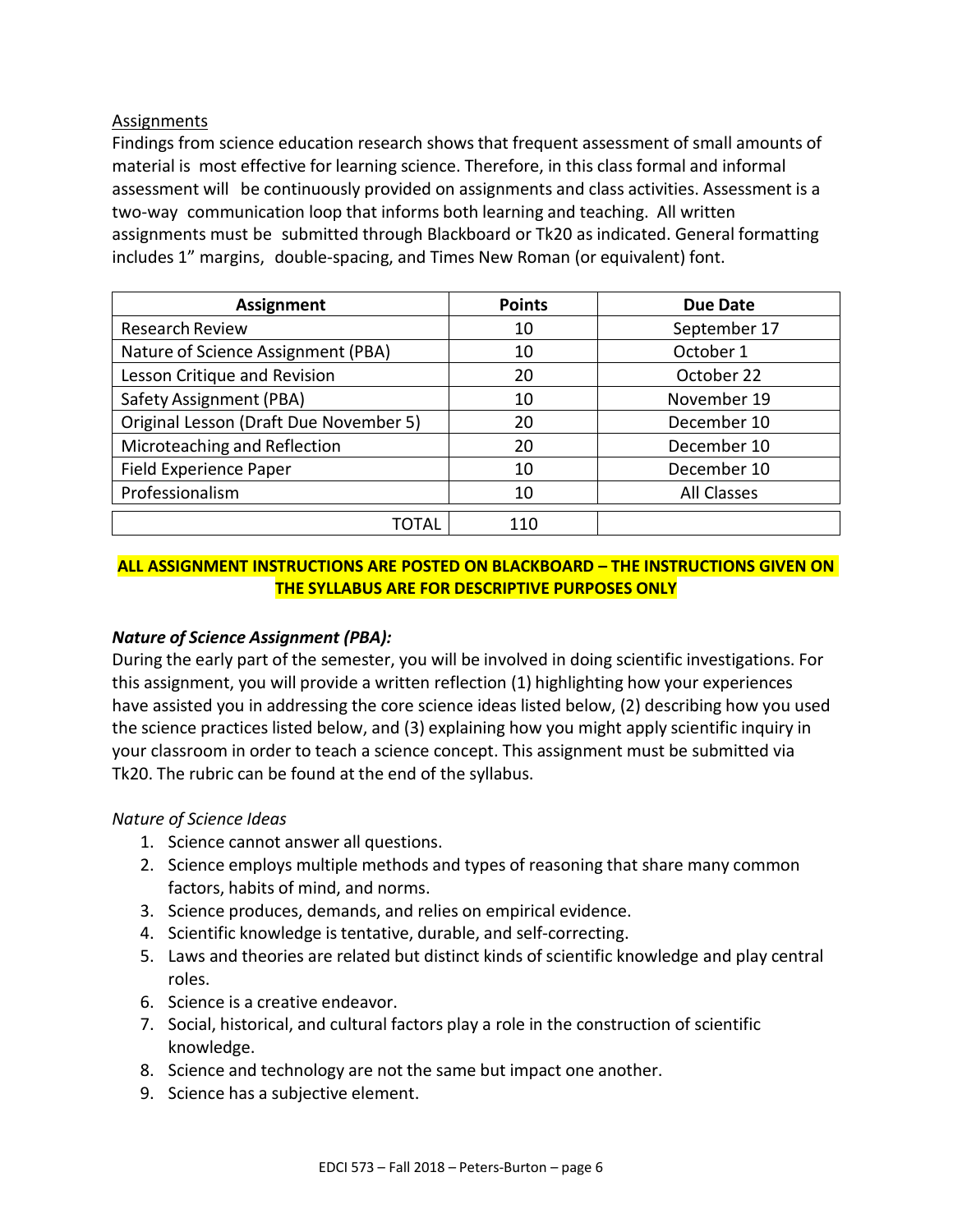## *Science and Engineering Practices*

- 1. Asking questions/defining problems
- 2. Developing and using models
- 3. Planning and carrying out investigations
- 4. Analyzing and interpreting data
- 5. Using mathematics and computational thinking
- 6. Constructing explanations/designing solutions
- 7. Engaging in argument from evidence
- 8. Obtaining, evaluating, & communicating information

### *Research Review:*

For this assignment, identify three peer-reviewed research articles related to student-centered and inquiry-based science teaching. Relevant articles can be found via Google Scholar [\(http://scholar.google.com\)](http://scholar.google.com/) and/or the Mason library search engine [\(http://library.gmu.edu\)](http://library.gmu.edu/). You will then write a review of the articles, including (1) a description of the research questions, participants, methodology, and measures, (2) a synopsis of the findings, and (3) a discussion of how the findings can/should influence your classroom practice. Be sure to provide APA citations for each article. Submit the assignment via Blackboard.

### *Lesson Critique and Revision:*

Many of your best lessons will come from colleagues, websites, or other resources. However, it is critical that you customize these activities to your own style, purpose, students, and – most importantly – teaching philosophy. For this assignment, you will find a lesson plan from your licensure area, critique it with the provided form, and then improve it to more closely align with best practices. Submit the original and revised lessons as well as the critique form via Blackboard.

### *Safety Assignment (PBA):*

A safety plan is necessary for the health and safety of your students and yourself, as well as for legal reasons. For this assignment, you will design a science safety plan, which will include (1) a list of safety rules/procedures relevant to your subject area, (2) a one-page (front and back, if necessary) safety contract that must be signed and dated by parents and students, (3) an evaluation of a science lesson for safety issues, (4) an engaging, safety-related assignment that teaches students the importance of safety, and (5) active maintenance of safety equipment in the classroom. This assignment must be submitted via Tk20. The rubric can be found at the end of the syllabus.

### *Original Lesson:*

It is important that teacher candidates demonstrate their ability to design an effective lesson plan with specific, performance-based learning objectivesthat meet the learning needs of their students. Lesson planning can be guided by four basic questions: (adapted from Spencer, 2003, p. 251).

- 1. Who am I teaching? The number of learners, their academic level and prior knowledge.
- 2. What am I teaching? The content or subject, the type of learning (knowledge, skills, behaviors).
- 3. How will I teach it? Teaching models, learning strategies, length of time available,
	- EDCI 573 Fall 2018 Peters-Burton page 7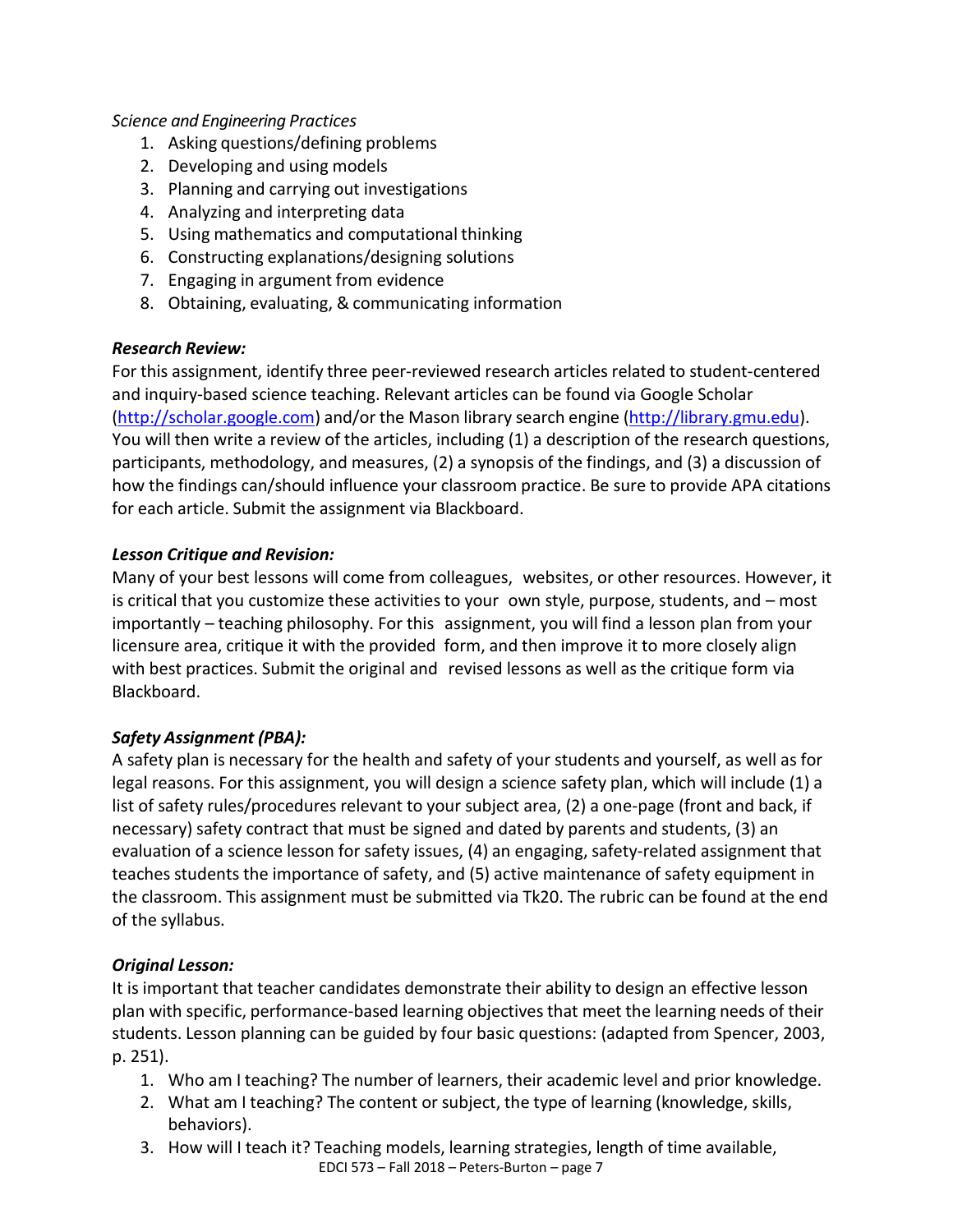materials, technology resources, differentiation/modifications, etc.

4. How will I know if the students understand? Informal and formal assessments, formative and summative, higher order questioning techniques, feedback from learners, etc.

You might also want to ask:

- What do students know already?
- Where have students come from and what are they going on to next?
- How can I build in sufficient flexibility cope with emergent needs?

A lesson plan must be developed for each teaching session. During the internship and when teaching new content or grade levels, your lesson plans will be detailed. As you gain pedagogical content knowledge and are proficient, your lesson planning becomes less detailed. Part of the planning process includes considering the following tasks:

- list content and key concepts, (research more if needed)
- define your aims and identify specific learning outcomes or objectives
- create assessments that are aligned to your specific objectives
- think about the structure of the lesson, pacing, and transitions
- identify adaptations/modifications/extensions needed to meet student needs
- determine "best practice" and learning strategies aligned to the learning outcomes
- identify learning resources and support materials

For this assignment, you will write an original lesson that aligns with best practices. The lesson should be designed for 90 minutes of instruction and use the provided lesson plan template. Submit all files via Tk20. The rubric can be found at the end of the syllabus.

# *Microteaching and Reflection:*

Research showsthat the most effective teachers inform their practice by analyzing and reflecting on their teaching. Toward the end of the semester, you will teach a 30-minute lesson that you have designed with your partner(s). After teaching, you will submit a reflection about the experience via Blackboard.

# *Prior to the day of the lesson:*

1. Identify any resources you need to teach your lesson and put in a request for what you cannot obtain to determine if it is available. Please do this at least two (2) weeks prior to the day you teach to ensure materials will be available.

# *Day of the lesson:*

- 2. Give a one-minute overview in which you will describe to the class the setting of this lesson (subject, grade level, standards, and objectives).
- 3. For the remainder of the time, you will engage your classmates in an **inquiry lesson** that teaches both specific science concepts and nature of science ideas.
- 4. Be sure to conduct a **formative assessment** so you have data to determine whether or not students achieve the objectives.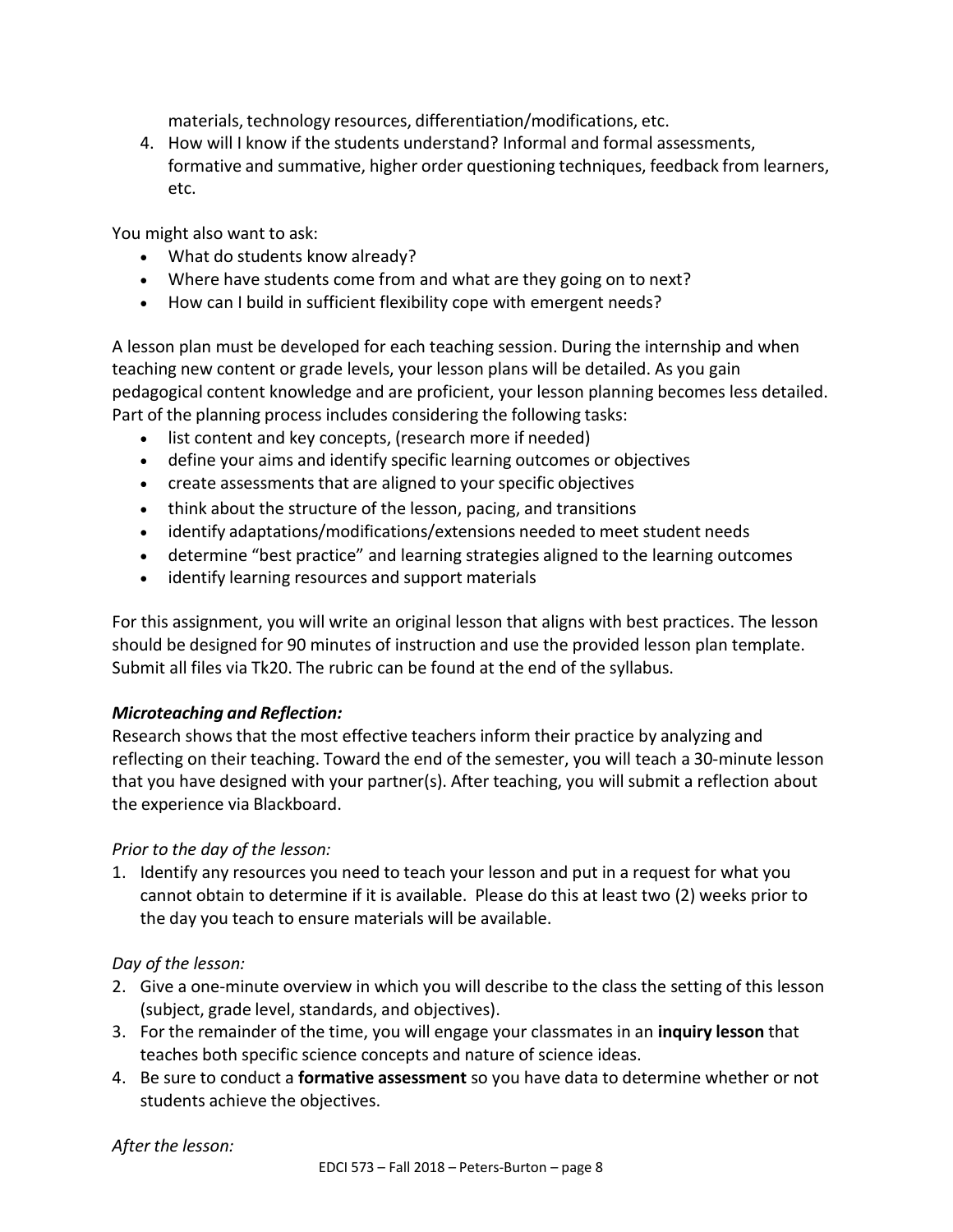- 5. Examine the formative assessments, summarizing the results and determining from this data whether the objectives were achieved.
- 6. Write a 5-page paper that examines what happened during your lesson, focusing on how the activities might have influenced student learning (positively and negatively). The paper should be organized as follows:
	- a. Identify the assessments used during lesson to evaluate the lesson objectives. Describe the results of the assessments of these objectives (e.g., percentage of the students achieved each objective).
	- b. Examine the lesson in detail to determine what happened in the classroom that might have influenced the results of the assessments and what could be done to improve student achievement. Where/how could studentsthink more deeply about the objective? Where/how could they be more explicit (either as a class or individually) about what they had learned before the assessment? Further, you should conduct a critical review of the assessment as to whether it is a valid measure of the lesson objectives. Use evidence from assessments to draw your conclusions about your lesson.
	- c. Examine the specific actions you undertook as a teacher (mannerisms, answering questions, etc.) and categorize these into those actions that might help with student learning and those that might hinder student learning. In each category, explain how it might influence student learning.

# *Field Experience Project:*

The purpose of the field experience is to provide you with the opportunity to (1) connect the goals of the course, science education theories, and research findings to classroom/school practice, (2) be exposed to a variety of classroom/school communities, and (3) promote critical, self-reflection about your future teaching practice.

In this course you will spend 15 hours in area classroom(s) with teachers instructing subject(s) and grade level(s) for which you are being licensed. Many of these hours will be spent observing these teachers' instruction, but you will also be expected to engage with students individually, in small groups, and in whole groups, as your mentor teacher determines. As part of this experience, you will be reflecting on how teachers design instruction to meet the needs of students and you will consider suggestions as to how you might do things similarly and/or differently.

You should spend a *minimum* of 5 days observing teachers, with each day being a *maximum* of 3 hours. The purpose of the field experience is to provide you with the opportunity to (1) connect the goals of your methods I class, education theories relevant to your subject matter, and concepts and research findings related to classroom/school practice, (2) study and begin to develop your pedagogical practices in a variety of classroom/school communities, and (3) promote critical, self-reflection about your current and future teaching practices.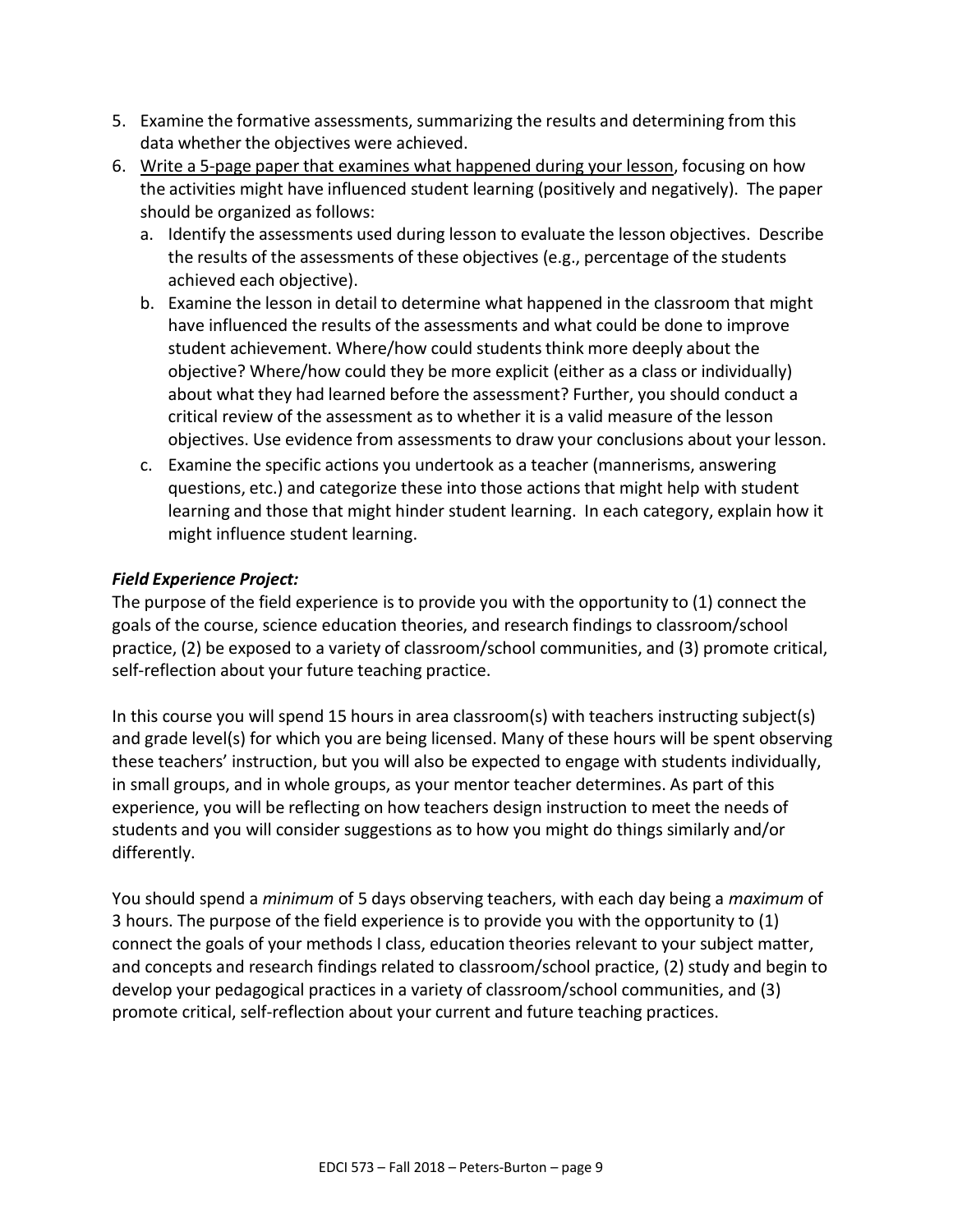Your **Clinical Experience Summary Project** should address all of the elements described on the **Clinical Experience Observation Protocol and Critical Incidents Reflection** Form:

- 1. your class's demographics
- 2. your classroom's layout and the teacher and student movements and interactions it enables or inhibits
- 3. your observations regarding your mentor teacher's and classroom's:
	- a. teaching processes and practices
	- b. student-teacher interactions
	- c. student-student interactions
	- d. teaching and learning with technology
	- e. interactions with students with special needs
	- f. interactions with diverse populations (e.g., ELLs or underrepresented racial/ethnic minority students)
- 4. critical teaching/learning incidents
- 5. burning issues/questions
- 6. "best practice" teaching tips

**Consider your Protocol and Reflection Forms as well as any other relevant data you collected and prepare your Clinical Experience Summary and Analysis Project**. This report will be submitted through Blackboard and consists of 4-5 page description and analysis of what you have learned. Be sure to reflect on the intersections and tensions between what you have encountered in our Methods I class, our course readings and activities, your own school experiences in similar classes, and your clinical experience observations. Finally, detail implications of this clinical experience, what you observed, and your analyses for your future teaching practices.

*Note:* Be sure to provide the Methods I Clinical Experience Introductory Letter to your mentor teacher, and discuss expectation for hours, Observation Protocol elements, Reflection Form content, and this Summary and Analysis Project with your mentor teacher early in your clinical experience.

### *Professionalism:*

Learning depends on the active engagement of the participant and frequent checking by the instructor as to the progress of the learner. Your classmates depend on your comments to extend their learning. Preparation, attendance, and participation are necessary for each class.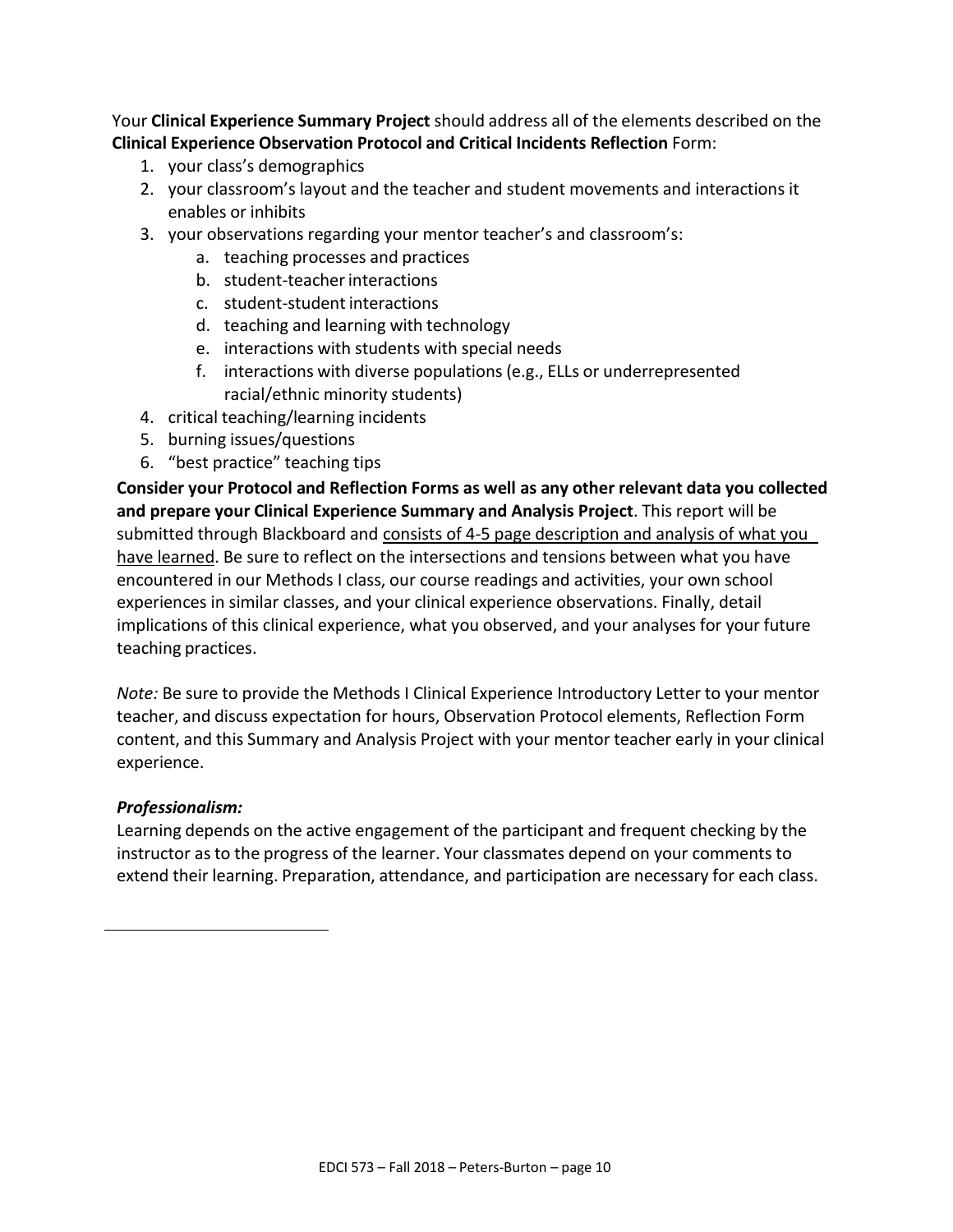### Other Requirements

Every student registered for any Secondary Education course with a required TK20 performance-based assessment (designated as such in the syllabus) must submit this/these assessment(s) (**Nature of Science**, **Safety**, and **Original Lesson Plan** assignments) to TK20 through *'Assessments'* in Blackboard (regardless of whether a course is an elective, a one-time course or part of an undergraduate minor). Failure to submit the assessment(s) to TK20 (through Blackboard) will result in the course instructor reporting the course grade as Incomplete (IN). Unless this grade is changed upon completion of the required TK20 submission, the IN will convert to an F nine weeks into the following semester.

### Grading

High quality work and participation is expected on all assignments and in class. Attendance at all classes for the entire class is a course expectation. For each unexcused absence, the course grade will be reduced by 5% points. All assignments are graded and are due at the beginning of class on the day they are due. Late assignments will automatically receive a ten percent grade reduction (one full letter grade lower).

| $A = 93 - 100\%$ | $A = 90 - 92%$  | $B+ = 88-89%$ | $B = 80 - 87\%$ |
|------------------|-----------------|---------------|-----------------|
| $C = 70 - 79%$   | $F =$ Below 70% |               |                 |

If circumstances warrant, a written contract (there is a form that CEHD provides) for an incomplete must be provided to the instructor for approval prior to the course final examination date. Requests are accepted at the instructor's discretion, provided your reasons are justified and that 80% of your work has already been completed. Your written request should be regarded as a contract between you and the instructor and must specify the date for completion of work. This date must be at least two weeks prior to the university deadline for changing incompletes to letter grades.

### **ProfessionalDispositions**

Students are expected to exhibit professional behaviors and dispositions at alltimes. See <https://cehd.gmu.edu/students/polices-procedures/>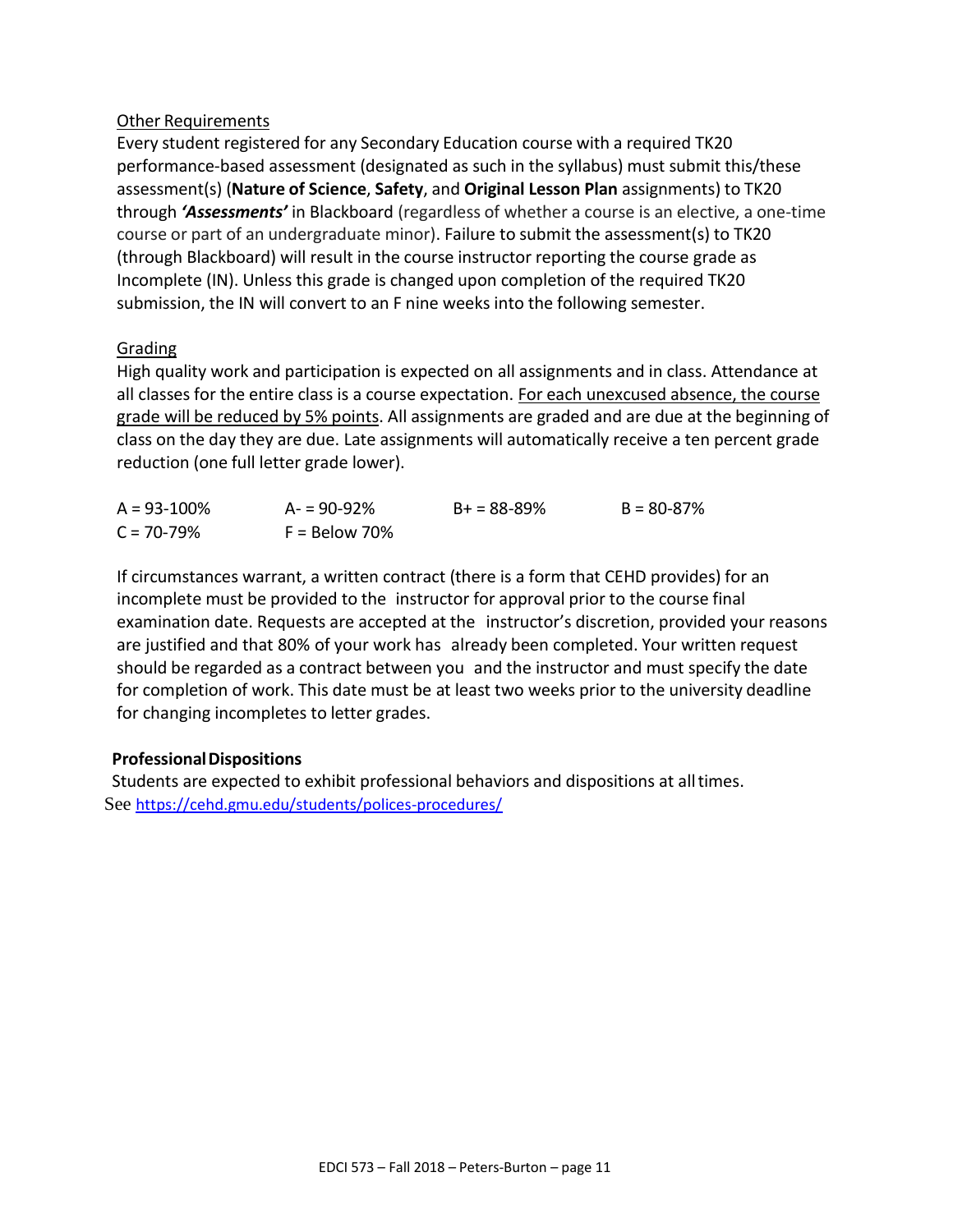# **Class Schedule**

Faculty reserves the right to alter the schedule, as necessary, with notification to students.

| <b>Date</b>      | Topic(s)                                                   | Recommended                                      | <b>Assignment Due</b>                     |
|------------------|------------------------------------------------------------|--------------------------------------------------|-------------------------------------------|
|                  |                                                            | <b>Reading Due</b>                               |                                           |
| Aug 27           | Intro to Course<br>Why teach science?                      | Look over the<br><b>Blackboard Website</b>       |                                           |
|                  | Social Justice                                             |                                                  |                                           |
|                  |                                                            | September 3 Labor Day - No class                 |                                           |
| Sept 10          | <b>Clinical Experience Orientation</b>                     | Llewellyn Chapter 5                              |                                           |
|                  | from 4:30-5:30                                             |                                                  |                                           |
|                  | Nature of science                                          |                                                  |                                           |
| Sept 17          | <b>Conceptual Modeling</b>                                 | Llewellyn Chapter 1                              | Research Review<br>$\bullet$              |
| Sept 24          | Conceptual Modeling and<br>Argumentation in Science        | Llewellyn Chapter 2                              |                                           |
| Oct 1            | Lesson Plans, Lesson<br>Objectives and Backwards<br>Design | Llewellyn Chapter 6                              | <b>NOS Assignment</b>                     |
| Oct 9            | <b>Formative Assessment</b>                                | Llewellyn Chapter 10                             |                                           |
| (Monday          |                                                            | <b>Assessing Scientific</b>                      |                                           |
| Classes          |                                                            | Inquiry                                          |                                           |
| Meet on          |                                                            |                                                  |                                           |
| Tuesday          |                                                            |                                                  |                                           |
| for              |                                                            |                                                  |                                           |
| Columbus         |                                                            |                                                  |                                           |
| Day)             |                                                            |                                                  |                                           |
| <b>Oct 15</b>    | <b>Summative Assessment</b>                                | Llewellyn Chapter 7                              |                                           |
|                  | Teaching using Inquiry in the                              | <b>Reforming Cookbook</b>                        |                                           |
| <b>Oct 22</b>    | <b>Science Classroom</b>                                   | Labs                                             |                                           |
|                  | Managing the Inquiry<br>Classroom                          | Llewellyn Chapter 8<br><b>Maximizing Time on</b> | Lesson Critique and<br>$\bullet$          |
|                  |                                                            | Task                                             | Revision                                  |
| <b>Oct 29</b>    | Safety                                                     |                                                  |                                           |
| Nov <sub>5</sub> | Peer Review of Lesson                                      |                                                  | <b>Original Lesson Draft</b><br>$\bullet$ |
| <b>Nov 12</b>    | Microteaching                                              |                                                  |                                           |
| <b>Nov 19</b>    | Microteaching                                              |                                                  | Safety Assignment<br>$\bullet$            |
| <b>Nov 26</b>    | Microteaching                                              |                                                  |                                           |
| Dec <sub>3</sub> | Microteaching                                              |                                                  |                                           |
|                  | <b>Clinical Experience Debrief</b>                         |                                                  |                                           |
|                  | $(4:30-5:00)$                                              |                                                  |                                           |
| <b>Dec 10</b>    | No CLASS - Remaining                                       |                                                  | Microteaching<br>$\bullet$                |
|                  | assignments due                                            |                                                  | Reflection                                |
|                  |                                                            |                                                  | <b>Clinical Experience</b>                |
|                  |                                                            |                                                  | Paper                                     |
|                  |                                                            |                                                  | Final Lesson Plan                         |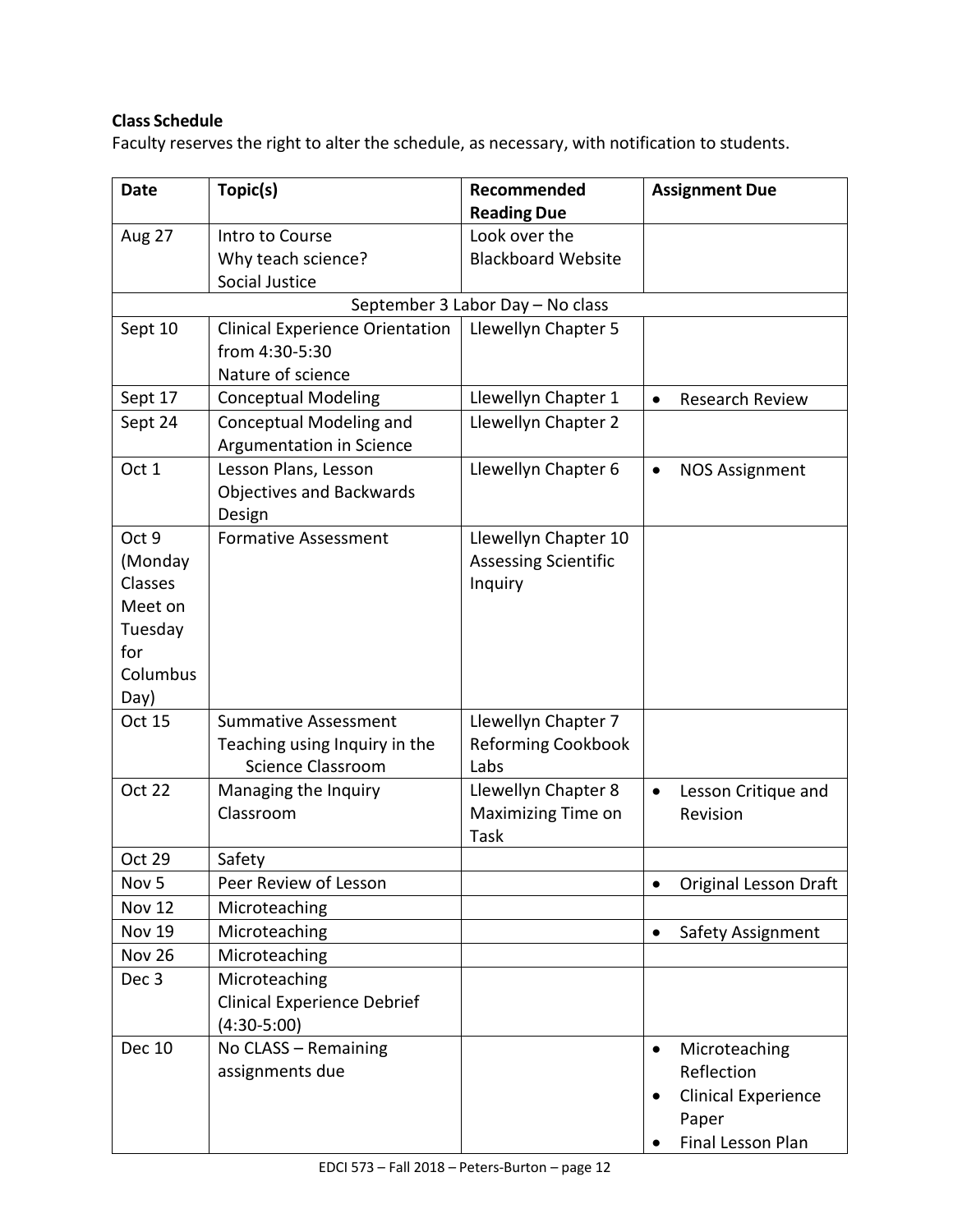### **Core Values Commitment**

The College of Education and Human Development is committed to collaboration, ethical leadership, innovation, research-based practice, and social justice. Students are expected to adhere to these principles: [http://cehd.gmu.edu/values/.](http://cehd.gmu.edu/values/)

### **GMU Policies and Resources for Students**

### *Policies*

- Students must adhere to the guidelines of the Mason Honor Code (see <https://catalog.gmu.edu/policies/honor-code-system/> ).
- Students must follow the university policy for Responsible Use of Computing (see [http://universitypolicy.gmu.edu/policies/responsible-use-of-computing/\)](http://universitypolicy.gmu.edu/policies/responsible-use-of-computing/).
- Students are responsible for the content of university communications sent to their Mason email account and are required to activate their account and check it regularly. All communication from the university, college, school, and program will be sent to students **solely** through their Mason email account.
- Students with disabilities who seek accommodations in a course must be registered with George Mason University Disability Services. Approved accommodations will begin at the time the written letter from Disability Services is received by the instructor (see <https://ds.gmu.edu/>).
- Students must silence all sound emitting devices during class unless otherwise authorized by the instructor.

### *Campus Resources*

- Support for submission of assignments to Tk20 should be directed to  $tk20$ help@gmu.edu or [https://cehd.gmu.edu/aero/tk20.](https://cehd.gmu.edu/aero/tk20) Questions or concerns regarding use of Blackboard should be directed to [http://coursessupport.gmu.edu/.](http://coursessupport.gmu.edu/)
- For information on student support resources on campus, see <https://ctfe.gmu.edu/teaching/student-support-resources-on-campus>

**For additional information on the College of Education and Human Development, please visit our website<https://cehd.gmu.edu/students/> .**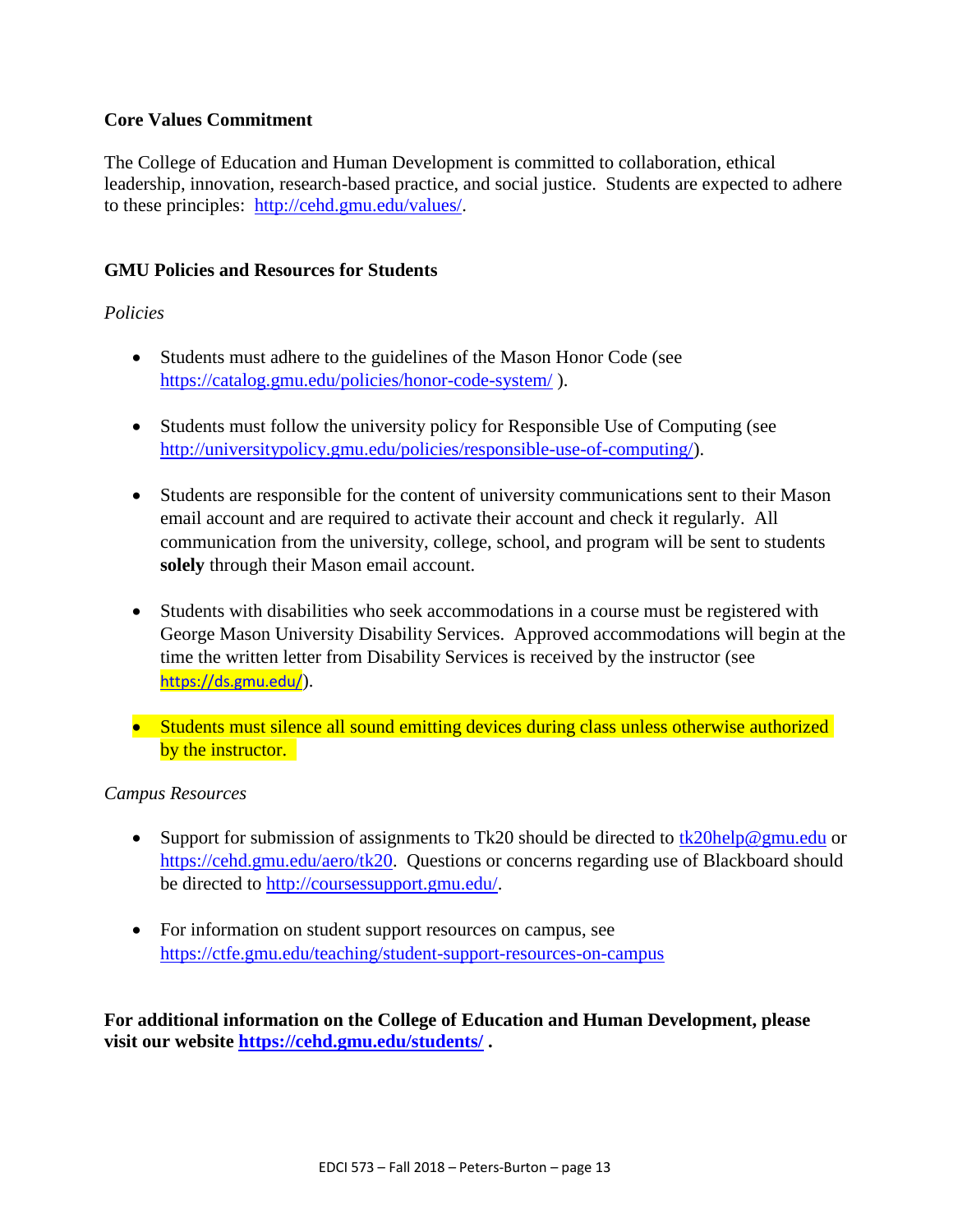# **Assignment Rubrics**

# Nature of Science Assignment (PBA)

| <b>Standard</b>                          | Accomplished                       | <b>Target</b>                   | Acceptable                          | Unsatisfactory                     |
|------------------------------------------|------------------------------------|---------------------------------|-------------------------------------|------------------------------------|
| Understand                               | Product provided is                | Product provided is             | Product provided is                 | Produce submitted                  |
| research and can                         | an independent                     | a classroom                     | a classroom                         | is not an example                  |
| successfully design,                     | investigation in                   | assignment in                   | assignment in                       | of scientific inquiry.             |
| conduct, report,                         | which the                          | which the                       | which the                           |                                    |
| and evaluate                             | candidate                          | candidate is given a            | candidate was                       |                                    |
| investigations in                        | identifies the                     | question but                    | given the question                  |                                    |
| science (1d)                             | question, designs                  | designed and                    | and methods for                     |                                    |
|                                          | and implements                     | implemented the                 | investigating the                   |                                    |
|                                          | the methods for                    | methods for                     | question but                        |                                    |
|                                          | investigating the                  | investigating the               | candidate conducts                  |                                    |
|                                          | questions, and                     | question as well as             | the investigation                   |                                    |
|                                          | reports the                        | reports on the                  | and reports on the                  |                                    |
|                                          | findings.                          | findings.                       | findings.                           |                                    |
| Understand and                           | The mathematics                    | The mathematics                 | The mathematics                     | There are no or                    |
| can successfully                         | used when                          | used when                       | used when                           | inappropriate                      |
| use mathematics                          | reporting findings                 | reporting findings              | reporting findings                  | examples of                        |
| to process and                           | or solving the                     | or solving the                  | or solving the                      | mathematics used                   |
| report data and                          | problem are                        | problem are                     | problem were                        | to report findings                 |
| solve problems in                        | appropriate and                    | appropriate and                 | largely determined                  | or solve problems.                 |
| their field(s) of                        | independently                      | largely determined              | by the instructor.                  |                                    |
| licensure (1e)                           | determined by the                  | by the candidate.               |                                     |                                    |
|                                          | candidate.                         |                                 |                                     |                                    |
| Understand the                           | Candidate fully                    | Candidate fully                 | Candidate explains                  | Candidate cannot                   |
| philosophical                            | explains all of the                | explains all of the             | the following                       | explain the                        |
| tenets,                                  | following aspects                  | following aspects               | aspects of the                      | following aspects                  |
| assumptions, goals,                      | of the nature of                   | of NOS BUT DOES                 | nature of science                   | of the nature of                   |
| and values that                          | science AND                        | NOT connect them                | in a partial or                     | science:                           |
| distinguish science                      | connects them to                   | to the                          | superficial way:                    | 1. science cannot                  |
| from technology                          | the investigations:                | investigations:                 | 1. science cannot                   | answer all                         |
| and from other                           | 1. science cannot                  | 1. science cannot               | answer all                          | questions                          |
| ways of knowing                          | answer all                         | answer all                      | questions                           | 2. science                         |
| the world (2b)                           | questions                          | questions                       | 2. science                          | produces,                          |
|                                          | 2. science                         | 2. science                      | produces,                           | demands, and                       |
|                                          | produces,                          | produces,                       | demands, and                        | relies on empirical                |
|                                          | demands, and                       | demands, and                    | relies on empirical                 | evidence                           |
|                                          | relies on empirical                | relies on empirical             | evidence                            | 3. science and                     |
|                                          | evidence<br>3. science and         | evidence<br>3. science and      | 3. science and                      | technology are not<br>the same but |
|                                          |                                    | technology are not              | technology are not<br>the same but  |                                    |
|                                          | technology are not<br>the same but | the same but                    |                                     | impact one<br>another.             |
|                                          |                                    |                                 | impact one                          |                                    |
|                                          | impact one<br>another.             | impact one<br>another.          | another.                            |                                    |
| Understand the                           | Candidate fully                    |                                 |                                     | Candidate cannot                   |
|                                          | explains the                       | Candidate fully<br>explains the | Candidate explains<br>the following | explain the                        |
| processes, tenets,<br>and assumptions of | following aspects                  | following aspects               | aspects of the                      | following aspects                  |
| multiple methods                         | of the nature of                   | of NOS BUT DOES                 | nature of science                   | of the nature of                   |
| of inquiry leading                       | science AND                        | NOT connect them                | in a partial or                     | science:                           |
|                                          |                                    |                                 |                                     |                                    |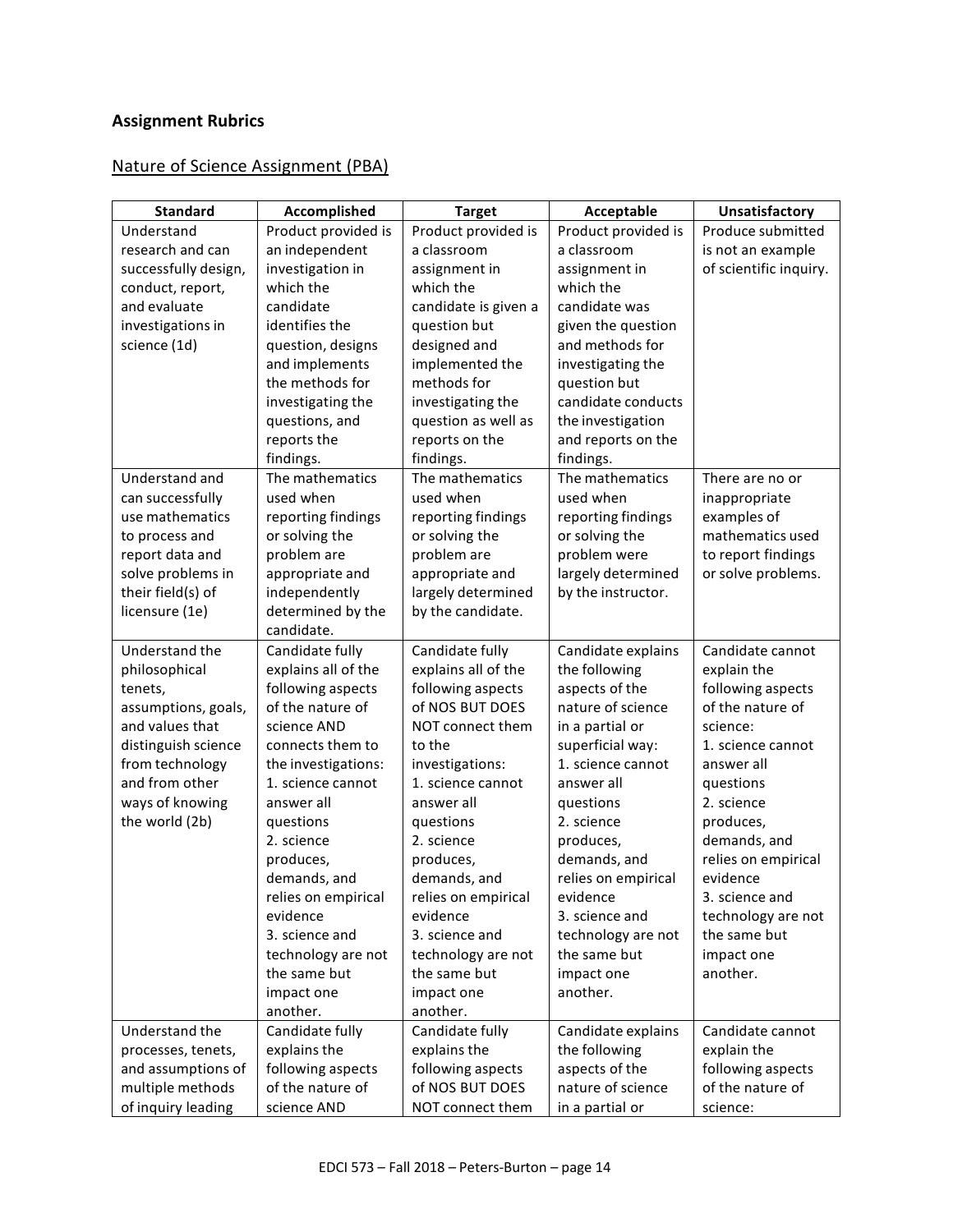| <b>Standard</b>     | Accomplished           | <b>Target</b>          | Acceptable             | <b>Unsatisfactory</b>  |
|---------------------|------------------------|------------------------|------------------------|------------------------|
| to scientific       | connects them to       | to the                 | superficial way:       | 1. Science employs     |
| knowledge (3a)      | the investigations:    | investigations:        | 1. Science employs     | multiple methods       |
|                     | 1. Science employs     | 1. Science employs     | multiple methods       | and types of           |
|                     | multiple methods       | multiple methods       | and types of           | reasoning that         |
|                     | and types of           | and types of           | reasoning that         | share many             |
|                     | reasoning that         | reasoning that         | share many             | common factors,        |
|                     | share many             | share many             | common factors,        | habits of mind, and    |
|                     | common factors,        | common factors,        | habits of mind, and    | norms                  |
|                     | habits of mind, and    | habits of mind, and    | norms                  | 2. scientific          |
|                     | norms                  | norms                  | 2. scientific          | knowledge is           |
|                     | 2. scientific          | 2. scientific          | knowledge is           | tentative, durable,    |
|                     | knowledge is           | knowledge is           | tentative, durable,    | and self-correcting    |
|                     | tentative, durable,    | tentative, durable,    | and self-correcting    |                        |
|                     | and self-correcting    | and self-correcting    |                        |                        |
| Understand          | Candidate fully        | Candidate fully        | Candidate explains     | Candidate cannot       |
| socially important  | explains the           | explains the           | the following          | explain the            |
| issues related to   | following aspects      | following aspects      | aspects of the         | following aspects      |
| science and         | of the nature of       | of NOS BUT DOES        | nature of science      | of the nature of       |
| technology in their | science AND            | NOT connect them       | in a partial or        | science:               |
| field of licensure, | connects them to       | to the                 | superficial way:       | 1. science is a        |
| as well as          | the investigations:    | investigations:        | 1. science is a        | creative endeavor      |
| processes used to   | 1. science is a        | 1. science is a        | creative endeavor      | 2. social, historical, |
| analyze and make    | creative endeavor      | creative endeavor      | 2. social, historical, | and cultural factors   |
| decisions on such   | 2. social, historical, | 2. social, historical, | and cultural factors   | play a role in the     |
| issues (4a)         | and cultural factors   | and cultural factors   | play a role in the     | construction of        |
|                     | play a role in the     | play a role in the     | construction of        | scientific             |
|                     | construction of        | construction of        | scientific             | knowledge              |
|                     | scientific             | scientific             | knowledge              | 3. science has a       |
|                     | knowledge              | knowledge              | 3. science has a       | subjective element     |
|                     | 3. science has a       | 3. science has a       | subjective element     |                        |
|                     | subjective element     | subjective element     |                        |                        |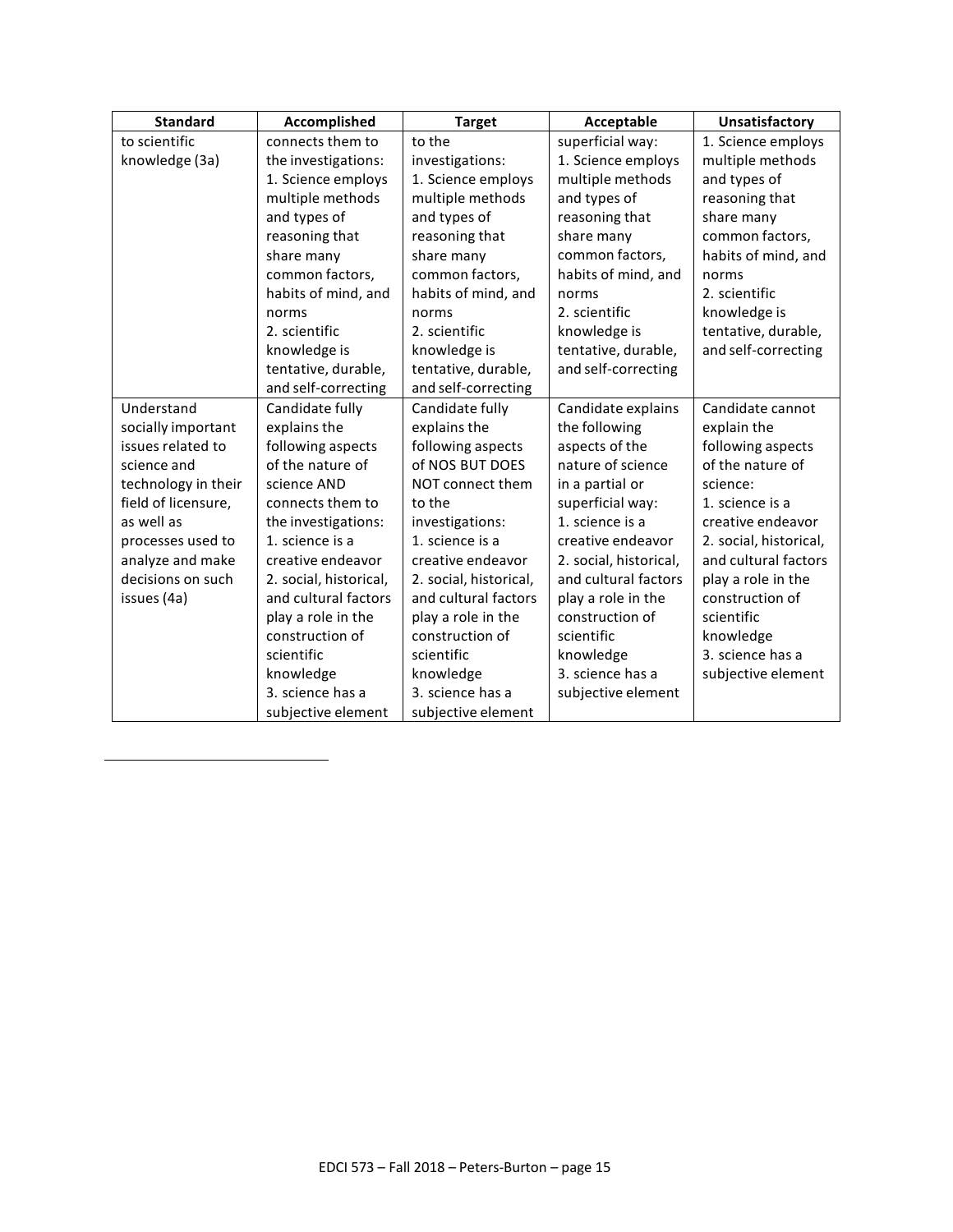# Safety Assignment (PBA)

| <b>Standard</b>     | Accomplished         | <b>Target</b>          | Acceptable            | Unsatisfactory        |
|---------------------|----------------------|------------------------|-----------------------|-----------------------|
| Understand the      | Within self-         | Given a                | Candidate is able     | Candidate is not      |
| legal and ethical   | developed lessons    | hypothetical lab       | to list the legal     | able to list the      |
| responsibilities of | and unit, candidate  | activity, the          | responsibilities of a | legal                 |
| science teachers    | consistently         | candidate is able to   | teacher AND           | responsibilities of a |
| for the welfare of  | identifies the legal | identify the legal     | describe how to       | teacher AND is not    |
| their students, the | responsibilities of  | responsibilities of    | hypothetically        | able to describe      |
| proper treatment    | the teacher AND is   | the teacher AND        | address these         | how to address        |
| of animals, and the | able to describe     | describe how to        | responsibilities      | those                 |
| maintenance and     | how to address       | address these          |                       | responsibilities      |
| disposal of         | these                | responsibilities       |                       |                       |
| materials (9a)      | responsibilities     |                        |                       |                       |
| Know and practice   | Within self-         | Given a                | Candidate is able     | Candidate is not      |
| safe techniques for | developed lessons    | hypothetical           | to list safe          | able to list safe     |
| the preparation,    | and unit, candidate  | activity, candidate    | practices             | practices             |
| storage,            | can safely prepare,  | is able to list safe   | associated with       | associated with       |
| dispensing,         | store, dispense,     | practices              | materials including   | materials in the      |
| supervision, and    | and dispose of       | associated with        | preparation,          | science               |
| disposal of all     | materials used       | materials              | storage, disposal,    | classroom             |
| materials used in   | during science       | including              | and supervision       |                       |
| science instruction | instruction AND      | preparation,           |                       |                       |
|                     | provide              | storage, disposal,     |                       |                       |
|                     | appropriate          | and supervision        |                       |                       |
|                     | emergency            | AND is able to         |                       |                       |
|                     | procedures to        | outline                |                       |                       |
|                     | share with           | appropriate            |                       |                       |
|                     | students for         | emergency              |                       |                       |
|                     | activities           | procedures for         |                       |                       |
|                     |                      | the lab                |                       |                       |
| Know and follow     | Within self-         | Given a                | Candidate is able     | Candidate is not      |
| emergency           | developed lessons,   | hypothetical           | to list emergency     | able to describe      |
| procedures,         | candidate is able to | activity, candidate    | procedures,           | emergency             |
| maintain safety     | articulate safety    | is able to list safety | explain the           | procedures,           |
| equipment, and      | concerns and         | concerns and           | maintenance of        | explain the           |
| ensure safety       | appropriate          | appropriate            | primary safety        | maintenance of        |
| procedures          | emergency            | emergency              | equipment, and        | any safety            |
| appropriate for the | procedures, as well  | procedures, as well    | determine how to      | equipment, or         |
| activities and      | as what safety       | as what safety         | address safety        | determine how to      |
| abilities of        | equipment should     | equipment should       | concerns within a     | address safety        |
| students (9c)       | be available and     | be available and       | particular activity   | concerns for a        |
|                     | how to use it        | how to use it          |                       | particular activity   |
| Treat all living    | Within self-         | Given a                | Candidate is able     | Candidate is not      |
| organisms used in   | developed lessons,   | hypothetical           | to list safe,         | able to list safe,    |
| the classroom and   | candidate is able to | activity, candidate    | humane, and           | humane, and           |
| found in the field  | articulate safe,     | is able to list safe,  | ethical practices     | ethical practices     |
| in a safe, humane,  | humane, and          | humane, and            | associated with the   | associated with the   |
| and ethical manner  | ethical practices    | ethical practices      | use and disposal of   | use and disposal of   |
| and respect legal   | associated with the  | associated with the    | living organisms      | living organisms      |
| restrictions on     | use and disposal     | use and disposal of    |                       |                       |
| their collection,   | living organisms     | living organisms       |                       |                       |
| keeping, and use    |                      |                        |                       |                       |
| (9d)                |                      |                        |                       |                       |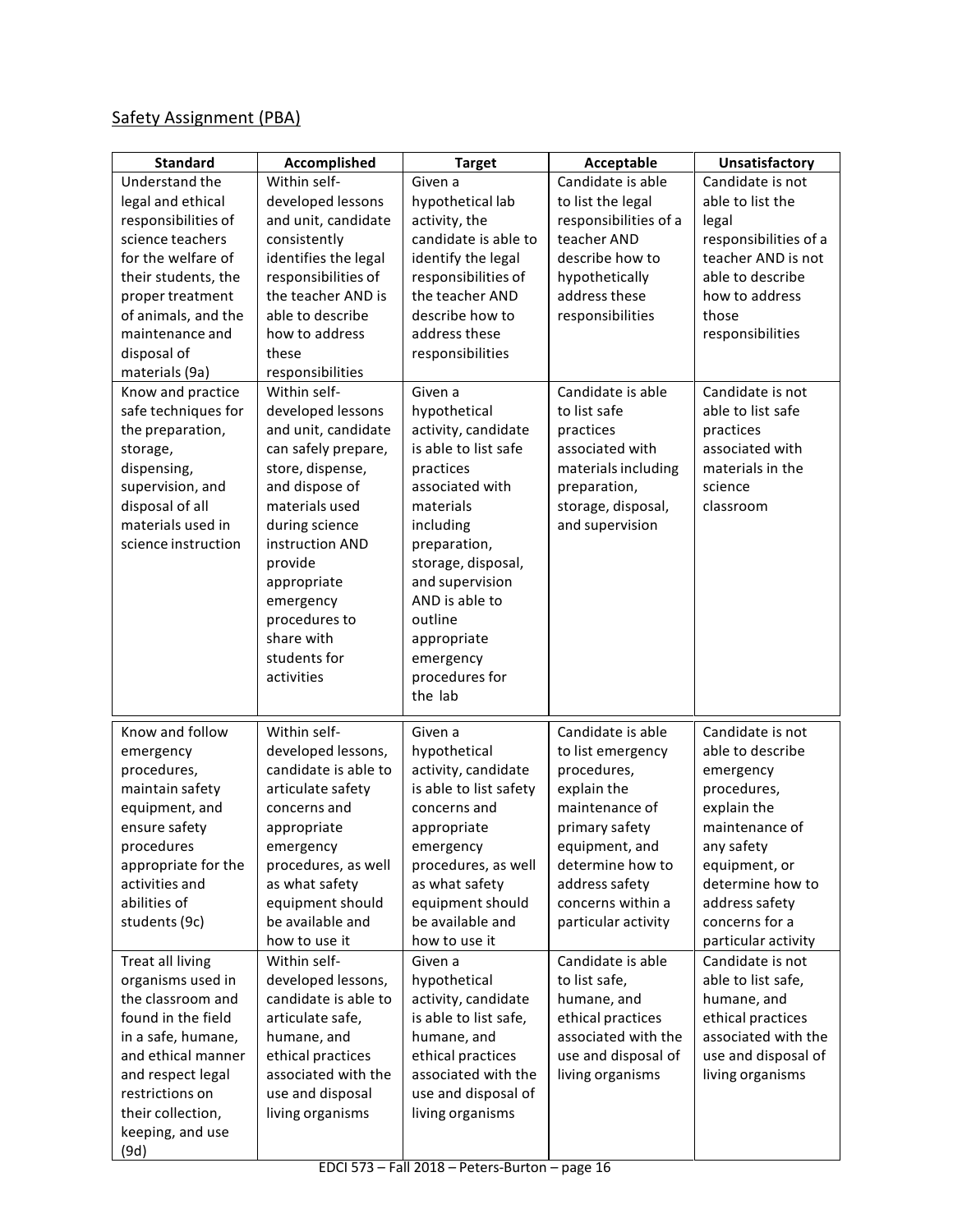# Original Lesson (PBA)

| <b>Criteria</b>                                                                                                                                                                                                               | <b>Does Not Meet</b>                                                                                                                                                                                                | <b>Approaches</b>                                                                                                                                                             | <b>Meets</b>                                                                                                                                                            | <b>Exceeds Standard</b>                                                                                                                                                                                                                           |
|-------------------------------------------------------------------------------------------------------------------------------------------------------------------------------------------------------------------------------|---------------------------------------------------------------------------------------------------------------------------------------------------------------------------------------------------------------------|-------------------------------------------------------------------------------------------------------------------------------------------------------------------------------|-------------------------------------------------------------------------------------------------------------------------------------------------------------------------|---------------------------------------------------------------------------------------------------------------------------------------------------------------------------------------------------------------------------------------------------|
|                                                                                                                                                                                                                               | <b>Standard</b>                                                                                                                                                                                                     | <b>Standard</b>                                                                                                                                                               | <b>Standard</b>                                                                                                                                                         |                                                                                                                                                                                                                                                   |
| <b>LESSON PLANNING</b>                                                                                                                                                                                                        |                                                                                                                                                                                                                     |                                                                                                                                                                               |                                                                                                                                                                         |                                                                                                                                                                                                                                                   |
| The candidate<br><b>identifies</b><br>performance-based<br>objectives and<br>appropriate<br>curriculum goals<br>that are relevant to<br>learners.<br>In TASC $7(a)$                                                           | The candidate does<br>not identify<br>performance-based<br>objectives and<br>appropriate<br>curriculum goals<br>that are relevant to<br>learners.                                                                   | The candidate<br>identifies<br>objectives and<br>curriculum goals but<br>they are not<br>performance-based<br>or appropriate for<br>subject and/or<br>grade level.            | The candidate<br>identifies<br>performance-based<br>objectives and<br>appropriate<br>curriculum goals and<br>they are appropriate<br>for subject and/or<br>grade level. | The candidate<br>identifies well-<br>developed,<br>performance-based<br>objectives,<br>appropriate<br>curriculum goals<br>that are appropriate<br>for subject and/or<br>grade level;<br>correctly<br>formulated; and<br>addressed all<br>domains. |
| The candidate<br><b>identifies</b><br>national/state/local<br>standards that align<br>with objectives and<br>are appropriate for<br>curriculum goals<br>and are relevant to<br>learners.<br>InTASC $7(g)$                     | The candidate does<br>not identify<br>national/state/local<br>standards that align<br>with the objectives<br>or the standards are<br>not appropriate for<br>curriculum goals or<br>are not relevant to<br>learners. | The candidate<br>identifies<br>national/state/local<br>standards but the<br>standards are<br>not aligned with the<br>objectives and/or<br>marginally relevant<br>to learners. | The candidate<br>identifies<br>national/state/<br>local standards<br>that are aligned with<br>the objectives and<br>relevant to learners.                               | The candidate<br>identifies<br>national/state/<br>local standards that<br>are clearly aligned<br>with the objectives<br>and relevant to<br>learners.                                                                                              |
| The candidate<br>continually seeks<br>appropriate ways to<br>employ technology<br>to support<br>assessment practice<br>both to engage<br>learners more fully<br>and to assess and<br>address learner<br>needs.<br>InTASC 6(i) | The candidate does<br>not identify<br>appropriate<br>technology to<br>engage learners<br>even though it was<br>available.                                                                                           | The candidate<br>identify technology<br>to engage learners<br>though it would be<br>ineffective to teach<br>the content and<br>address learner<br>needs.                      | The candidate<br>identifies<br>appropriate<br>technology to<br>engage learners<br>more fully and<br>assess and address<br>learner needs.                                | The candidate<br>identifies effective,<br>creative and<br>appropriate<br>technology to<br>engage learners<br>more fully and<br>assess and enhance<br>student learning<br>needs.                                                                   |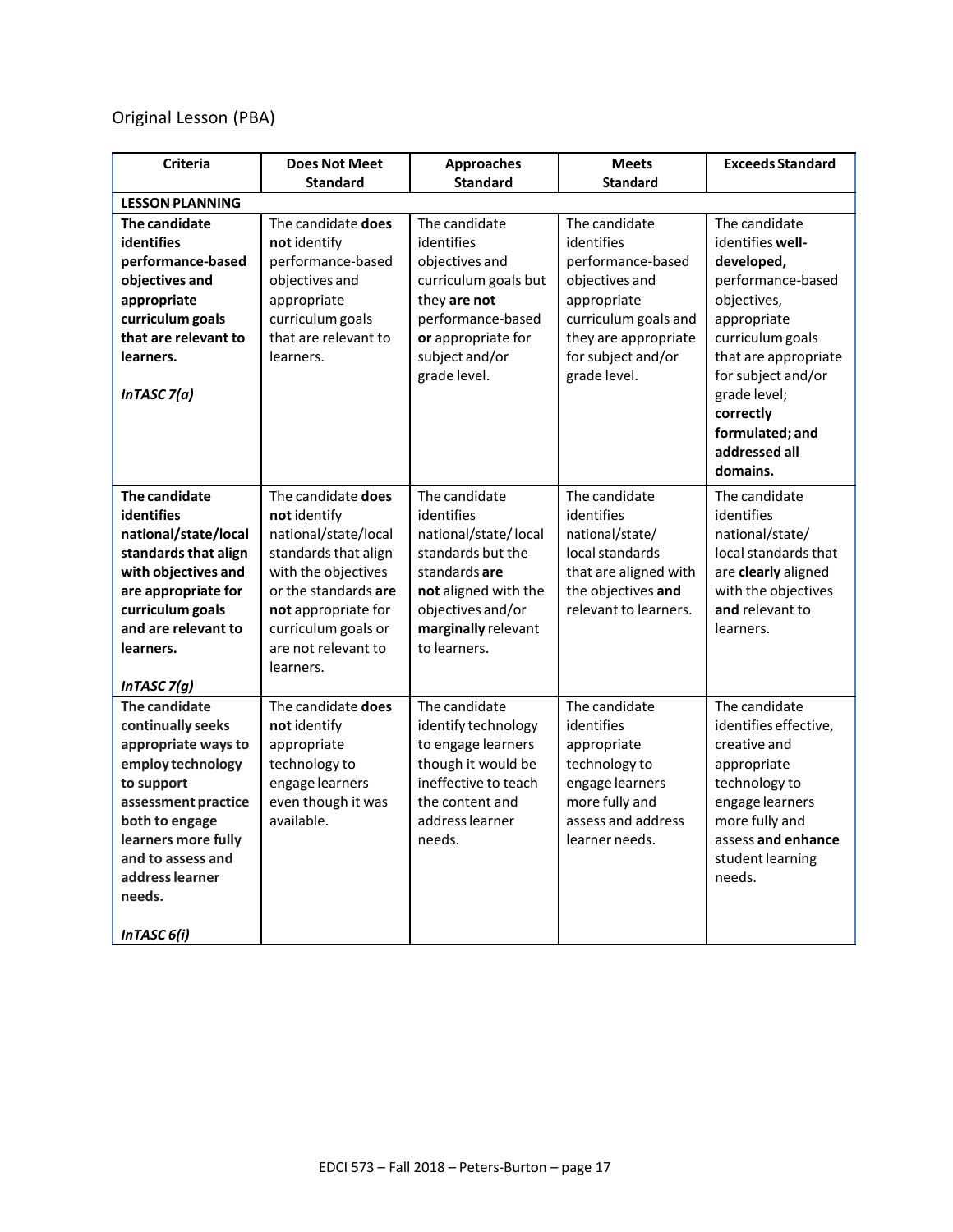| The candidate<br>facilitates learners'<br>use of current tools<br>and resources to<br>maximize content<br>learning in varied<br>contexts.<br>In TASC $5(c)$                                               | The candidate's<br>plans do not provide<br>evidence of<br>opportunities for<br>learners' use of<br>current tools<br>(technology) nor<br>resources to<br>maximize content<br>learning in varied<br>contexts.                              | The candidate's<br>plans provide<br>evidence of<br>opportunities for<br>learners' use of<br>current tools and<br>resources that are<br>ineffective to<br>maximize content<br>learning in varied<br>contexts.                | The candidate's<br>plans provide<br>evidence of<br>opportunities for<br>learners' use of<br>current tools and<br>resources that are<br>effective to<br>maximize content<br>learning in varied<br>contexts.                                          | The candidate's<br>plans provide<br>substantial evidence<br>of multiple<br>opportunities for<br>learners' use of<br>current tools and<br>resources that are<br>creative and<br>effective to<br>maximize content<br>learning in varied<br>contexts.                                      |  |
|-----------------------------------------------------------------------------------------------------------------------------------------------------------------------------------------------------------|------------------------------------------------------------------------------------------------------------------------------------------------------------------------------------------------------------------------------------------|-----------------------------------------------------------------------------------------------------------------------------------------------------------------------------------------------------------------------------|-----------------------------------------------------------------------------------------------------------------------------------------------------------------------------------------------------------------------------------------------------|-----------------------------------------------------------------------------------------------------------------------------------------------------------------------------------------------------------------------------------------------------------------------------------------|--|
| The candidate plans<br>how to achieve<br>each student's<br>learning goals,<br>choosing<br>accommodations to<br>differentiate<br>instruction for<br>individuals and<br>groups of learners.<br>InTASC 7(b)  | The candidate's<br>lesson plan does not<br>provide evidence of<br>accommodations to<br>differentiate<br>instruction for<br>individuals and<br>groups of learners.                                                                        | The candidate's<br>lesson plan provides<br>evidence of an<br>effort to meet<br>student's learning<br>goals, and attempts<br>accommodations to<br>differentiate<br>instruction for<br>individuals and<br>groups of learners. | The candidate's<br>lesson plan provides<br>evidence of<br>successfully<br>meeting each<br>student's learning<br>goals, and<br>successfully makes<br>accommodations to<br>differentiate<br>instruction for<br>individuals and<br>groups of learners. | The candidate's<br>lesson plan provides<br>evidence of<br>successfully meeting<br>each student's<br>learning goals, and<br>successfully makes a<br>variety of<br>accommodations to<br>differentiate<br>instruction for<br>individuals and<br>groups of learners.                        |  |
| The candidate<br>develops<br>appropriate<br>sequencing and<br>pacing of learning<br>experiences and<br>provides multiple<br>ways to<br>demonstrate<br>knowledge and<br>skill.<br>In TASC $7(c)$           | The candidate does<br>not plan for<br>appropriate<br>sequencing and<br>pacing of learning<br>experiences.<br>Tasks, methods,<br>strategies are not<br>stated.                                                                            | The candidate plans<br>for appropriate<br>sequencing and<br>pacing of learning<br>experiences; but<br>tasks, methods and<br>strategies are not<br>stated and/or not<br>appropriate or<br>effective for the<br>lesson.       | The candidate plans<br>for appropriate<br>sequencing and<br>pacing of learning<br>experiences; and all<br>tasks, methods, and<br>strategies are stated<br>and/or are<br>appropriate and<br>effective for the<br>lesson.                             | The candidate plans<br>for appropriate<br>sequencing and<br>pacing of learning<br>experiences; tasks,<br>methods and<br>strategies include a<br>variety of creative,<br>active learning,<br>instructional<br>strategies that<br>address learner<br>differences to<br>maximize learning. |  |
| PLANNED INSTRUCTIONAL STRATEGIES                                                                                                                                                                          |                                                                                                                                                                                                                                          |                                                                                                                                                                                                                             |                                                                                                                                                                                                                                                     |                                                                                                                                                                                                                                                                                         |  |
| The candidate<br>stimulates learner<br>reflection on prior<br>content knowledge,<br>links new concepts<br>to familiar<br>concepts, and<br>makes connections<br>to learners'<br>experiences.<br>InTASC4(d) | The candidate does<br>not plan an opening<br>activity that<br>stimulates learner<br>reflection on prior<br>content knowledge,<br>links new concepts<br>to familiar concepts,<br>nor makes<br>connections to<br>learners'<br>experiences. | The candidate plans<br>an opening activity<br>that used learner<br>prior content<br>knowledge, but<br>does not link new<br>concepts to familiar<br>concepts, or make<br>connections to<br>learners'<br>experiences.         | The candidate plans<br>an opening activity<br>that stimulates<br>learner reflection on<br>prior content<br>knowledge, links<br>new concepts to<br>familiar concepts,<br>and makes<br>connections to<br>learners'<br>experiences.                    | The candidate plans<br>an opening activity<br>that actively<br>stimulates learner<br>reflection on prior<br>content knowledge,<br>effectively links new<br>concepts to familiar<br>concepts, and<br>creatively makes<br>connections to<br>learners'<br>experiences.                     |  |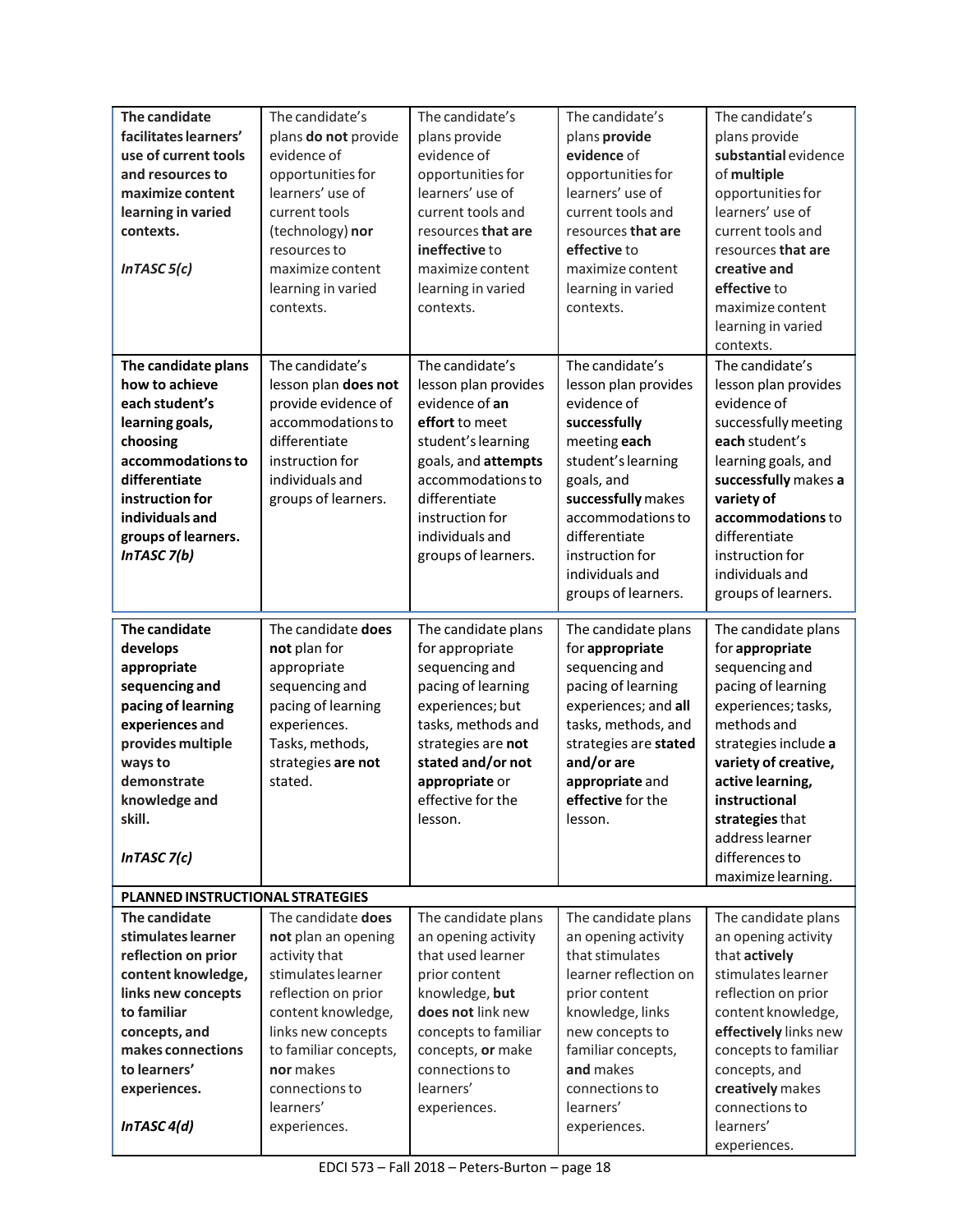| The candidate<br>engages learners in<br>multiple ways of<br>demonstrating<br>knowledge and skill<br>as part of the<br>assessment process.<br>InTASC 6(e)                                                 | The candidate does<br>not use assessment<br>as closure to check<br>for comprehension<br>and student<br>knowledge and<br>skills. | The candidate uses<br>assessment as<br>closure to<br>demonstrate<br>knowledge and skills<br>to check for<br>comprehension<br>but they are<br>inappropriate<br>and/or ineffective. | The candidate uses<br>appropriate<br>assessment<br>strategies as closure<br>to demonstrate<br>knowledge and skills<br>to check for<br>understanding. | The candidate uses<br>creative<br>appropriate<br>assessments for<br>closure to<br>demonstrate<br>knowledge and skills<br>to check for<br>comprehension.   |
|----------------------------------------------------------------------------------------------------------------------------------------------------------------------------------------------------------|---------------------------------------------------------------------------------------------------------------------------------|-----------------------------------------------------------------------------------------------------------------------------------------------------------------------------------|------------------------------------------------------------------------------------------------------------------------------------------------------|-----------------------------------------------------------------------------------------------------------------------------------------------------------|
| <b>ASSESSMENTS</b><br>The candidate plans                                                                                                                                                                | The candidate does                                                                                                              | The candidate plans                                                                                                                                                               | The candidate plans                                                                                                                                  | The candidate plans                                                                                                                                       |
| instruction based                                                                                                                                                                                        | not plan instruction                                                                                                            | instruction based on                                                                                                                                                              | instruction based on                                                                                                                                 | instruction based on                                                                                                                                      |
| on pre-assessment                                                                                                                                                                                        | based on pre-                                                                                                                   | pre-assessment                                                                                                                                                                    | pre-assessment                                                                                                                                       | pre-assessment                                                                                                                                            |
| data, prior learning                                                                                                                                                                                     | assessment data,                                                                                                                | data, prior learning                                                                                                                                                              | data, prior learning                                                                                                                                 | strategy/method                                                                                                                                           |
| knowledge and<br>skill.                                                                                                                                                                                  | prior learning<br>knowledge or skills.                                                                                          | knowledge and skills<br>but it was not                                                                                                                                            | knowledge and skill.<br>Pre-assessment                                                                                                               | that are creative<br>and effective way to                                                                                                                 |
| InTASC 7(d)                                                                                                                                                                                              |                                                                                                                                 | effective.                                                                                                                                                                        | strategy/method<br>appropriate and<br>effectively assess<br>student prior<br>knowledge.                                                              | assess student prior<br>knowledge and skills<br>and to guide<br>instruction.                                                                              |
| The candidate<br>designs<br>assessments that<br>match learning<br>objectives with<br>assessment<br>methods and<br>minimizes sources<br>of bias that can<br>distort assessment<br>results.<br>InTASC 6(b) | The candidate's<br>lesson design does<br>not include post-<br>assessments<br>strategies or<br>methods.                          | The candidate's<br>lesson design<br>includes post-<br>assessments<br>strategies or<br>methods but the<br>strategies/methods<br>were not effective.                                | The candidate's<br>lesson design<br>includes post-<br>assessments that<br>were appropriate to<br>effectively assess<br>student learning.             | The candidate's<br>post-assessment<br>matches learning<br>objectives and<br>includes creative<br>strategies to<br>effectively assess<br>student learning. |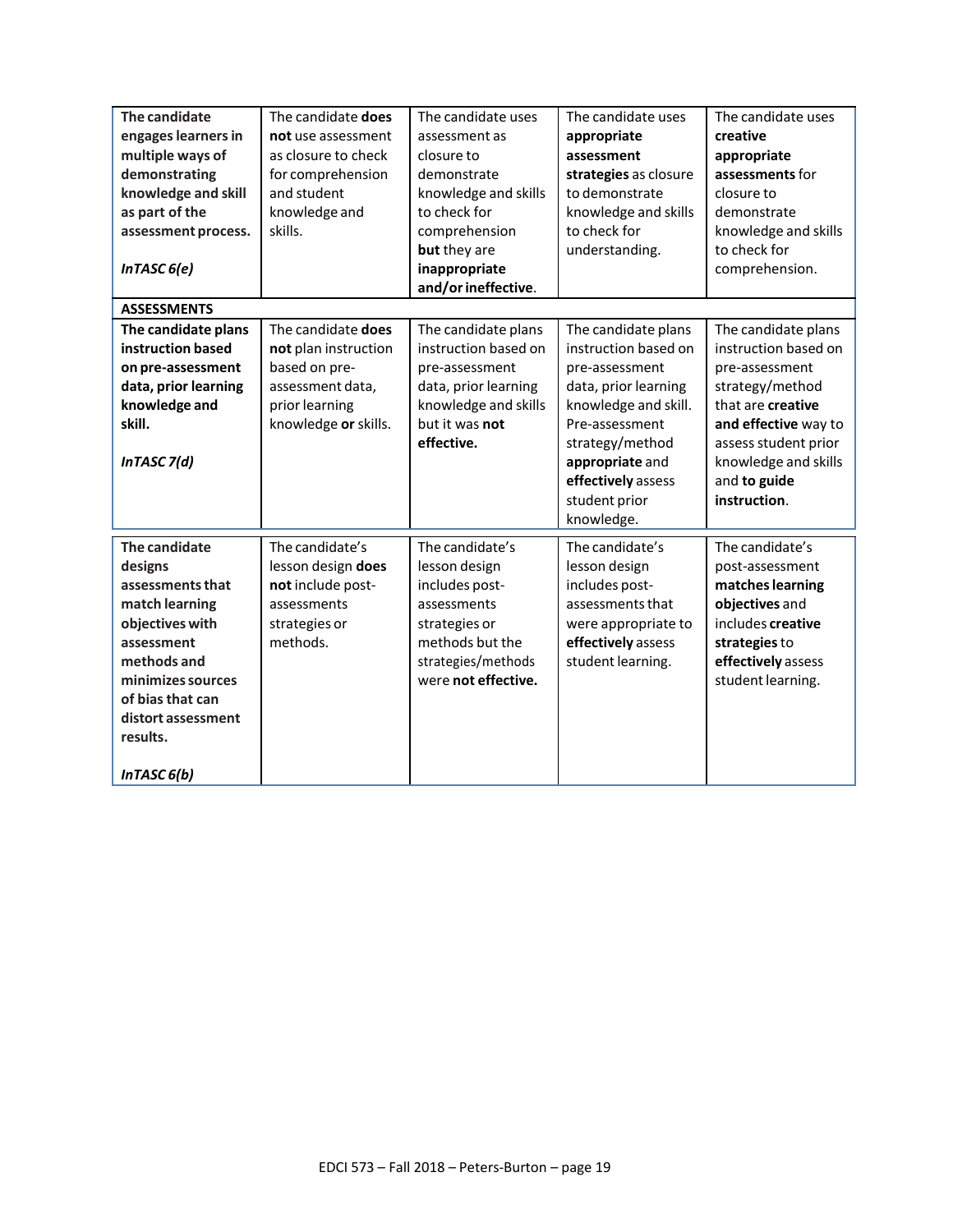#### **IMPORTANT INFORMATION FOR LICENSURE COMPLETION**

Student Clinical Practice: Internship Requirements

#### **Memo:**

**To:** all CEHD students seeking student teaching internships in spring 2018 and forward

**From:** Jeff Davis, Director of Educator Preparation, CEHD

**Re:** Internship application requirements

**Date:** May 1, 2017

Students – please note the following requirements for Spring 2018 internship applications. **No extensions to the application deadlines will be given for missing/incorrect/failing test scores, missing endorsements, or missing/incorrect CPR/AED/First Aid certifications**.

#### **Student Clinical Practice: Internship Application Requirements**

#### **TESTING**

Since 2015, internship applications must include **all** official and passing test scores must be submitted and in the Mason system (i.e. Banner/PatriotWeb) by the internship application deadline. Allow a **minimum** of six weeks for official test scores to arrive at Mason. Testing too close to the application deadline means scores will not arrive in time and the internship application will not be accepted.

For Spring 2018 internships, this means that the latest you could test in time for scores to be reported to Mason by September 15<sup>th</sup> is **August 1**<sup>st</sup>.

#### **Required tests:**

- **Praxis Core Academic Skills for Educators Tests (or qualifying substitute)**
- VCLA
- RVE (specific programs only ... see link below)
- ACTFL (Foreign Language only…unofficial scores are acceptable *for this test only*)
- **Praxis II (content knowledge exam in your specific endorsement area)**

For details, please check<http://cehd.gmu.edu/teacher/test/>

#### **ENDORSEMENTS**

Please note that ALL endorsement coursework must be completed, with all transcripts submitted and approved by the CEHD Endorsement Office, prior to the internship application deadline. Since the internship application must be submitted in the semester prior to the actual internship, please make an appointment to meet with the Endorsement Specialist and plan the completion of your Endorsements accordingly.